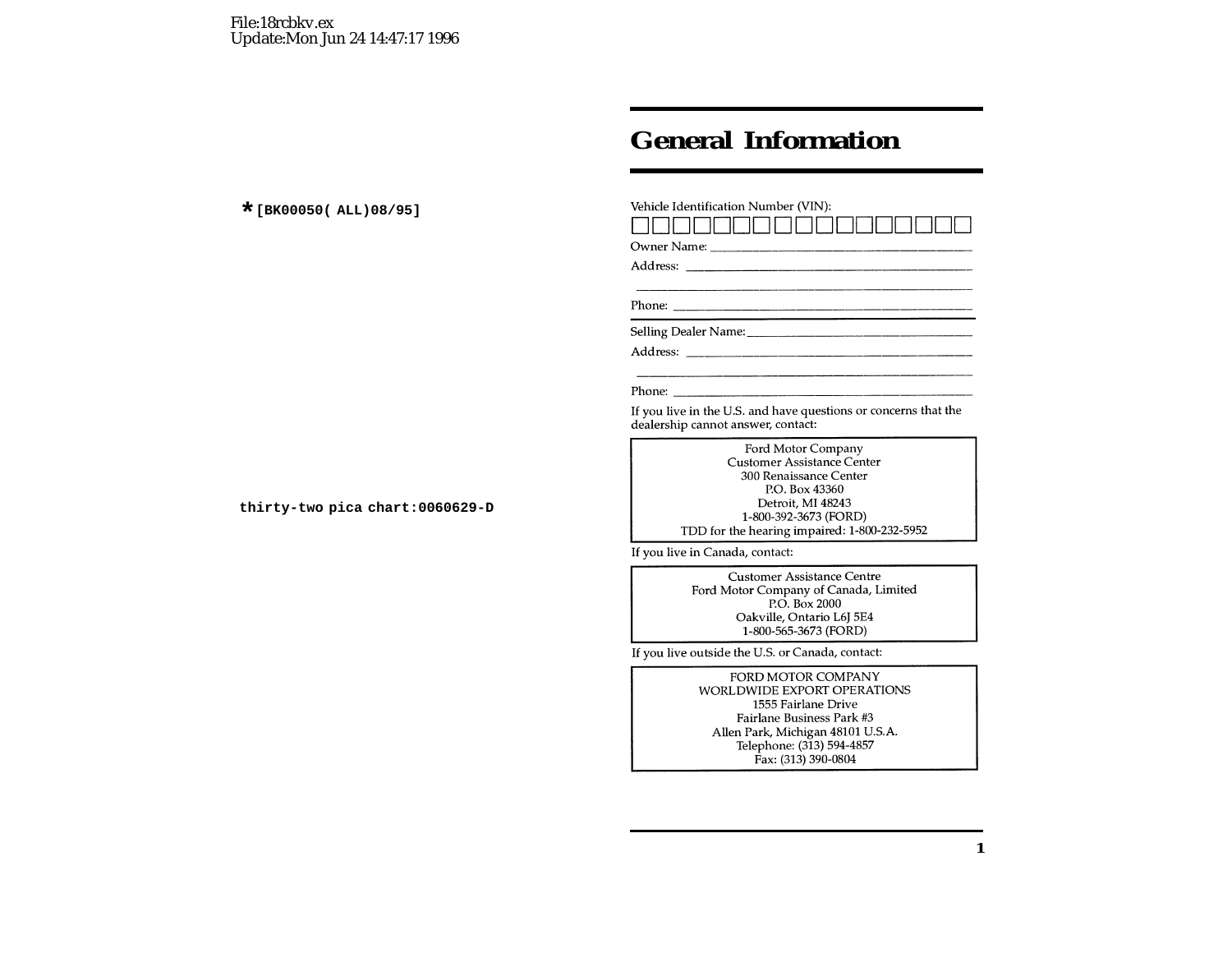# **Table of Contents**

| <b>Maintenance Schedule and Record  3</b>                                     |  |
|-------------------------------------------------------------------------------|--|
| <b>General Maintenance Information </b> 3<br>No Cost PCV Valve Replacement  4 |  |
| <b>What Maintenance Schedule Do You</b>                                       |  |
|                                                                               |  |
|                                                                               |  |
| Owner Maintenance Checks  34                                                  |  |

Copyright © 1996 Ford Motor Company

All rights reserved. Reproduction by any means, electroni or mechanical, including photocopying, recording, or by<br>any information storage or retrieval system or translation in whole or part is not permitted without written authorization from Ford Motor Company.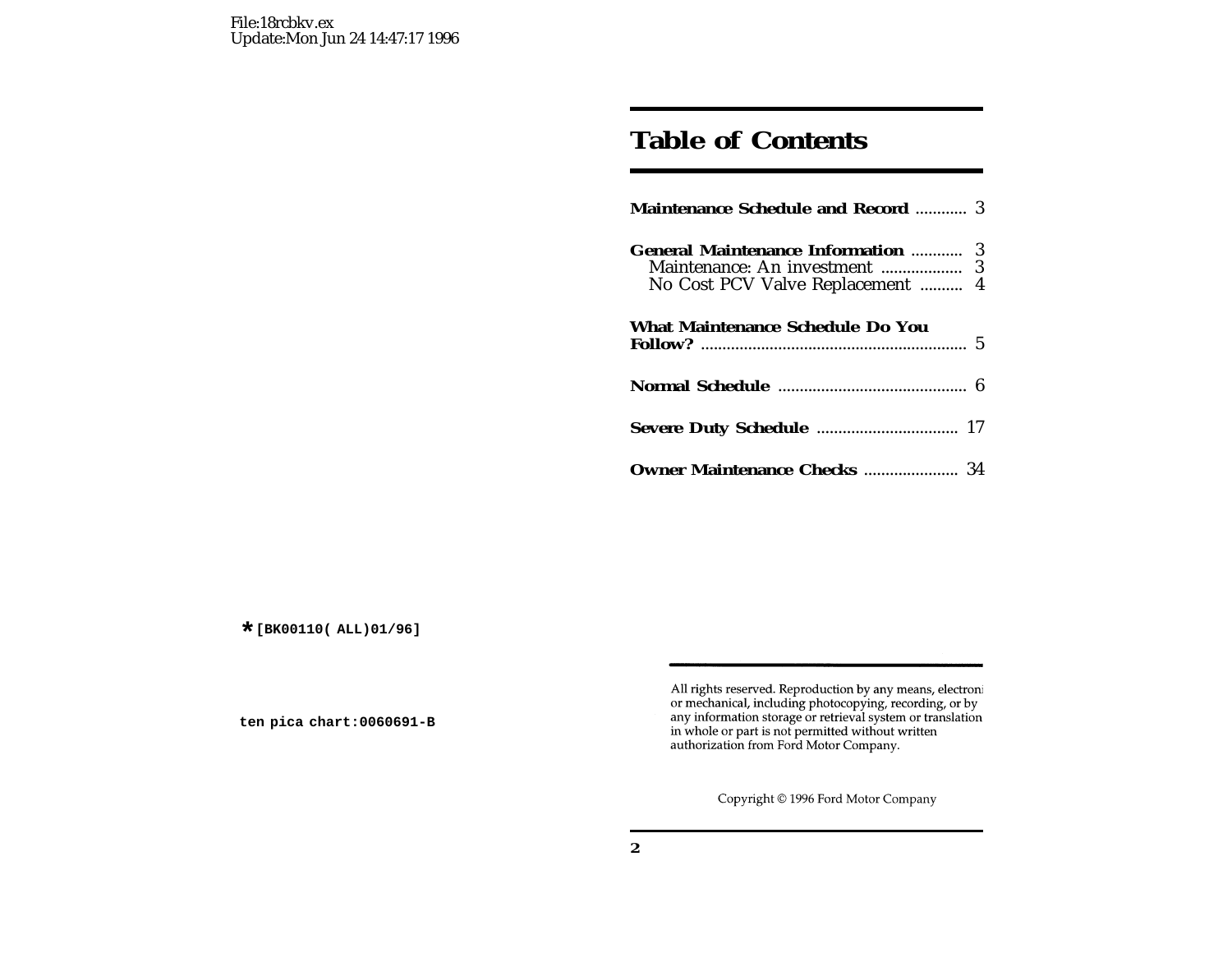# **Maintenance Schedule andRecord**

#### Maximum Oil Change Interval...

Normal Schedule: 5,000 miles (8,000 km) or 6 months, whichever occurs first. Severe Duty Schedule: 3,000 miles (5,000 km) or 3 months See appropriate Schedule.

# **\*[BK00200( ALL)01/95] General Maintenance Information**

**\*[BK00300( ALL)01/95]** The required Scheduled Maintenance Services listed in this booklet are considered essential tothe proper operation, safety and performance of your Ford Motor Company vehicle. We recommend that you also perform the Owner Maintenance Checks listed. These services arematters of day-to-day care that are also important to the proper operation of your vehicle. The recommended lubricants, fluids and service parts conforming to Ford Specifications are available from your dealer.

This booklet gives you a place to record the services that are performed on your vehicle so that you can keep <sup>a</sup> record of when parts should be checked or replaced. Give your *Maintenance Schedule* booklet to the dealer service manager.

#### **\*[BK00401( ALL)01/95] Maintenance: An investment**

**\*[BK00501( ALL)01/95] An investment which will pay dividends in the form of improved reliability, durability, and resale value.**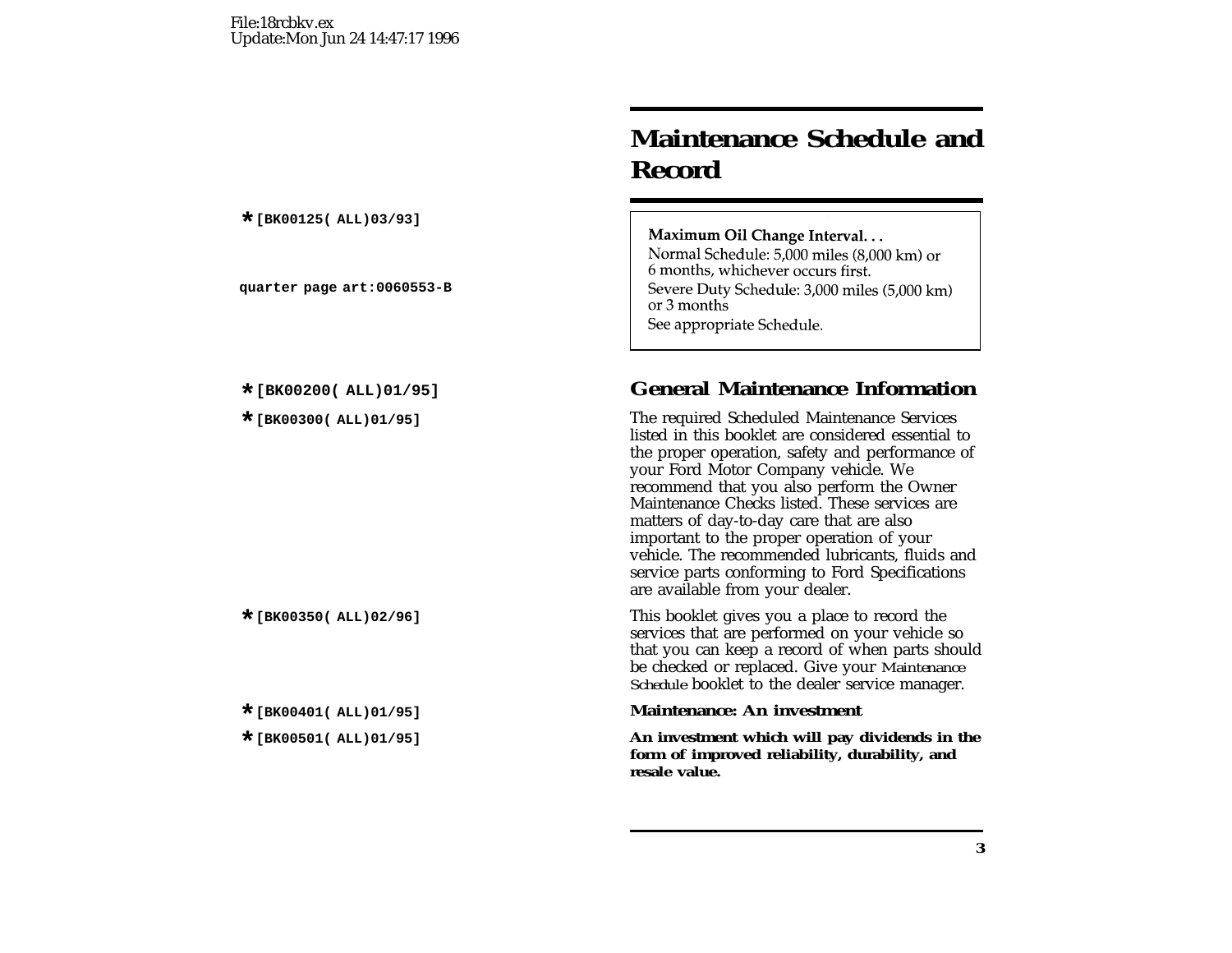To assure the durability of your vehicle and its emission control systems, it is necessary that scheduled maintenance be performed at the designated intervals.

Ford strongly recommends the use of genuine Ford replacement parts. If other than Ford or Motorcraft parts or Ford authorized remanufactured parts are used for maintenance replacements or for the service of components affecting emission control, such non-Ford parts should be equivalent to genuine Ford Motor Company parts in performance and durability. It is the owner's responsibility to determine the equivalency of such parts. Please consult your warranty booklet for complete warranty information.

#### **\*[BK00705( ALL)05/95] No Cost PCV Valve Replacement**

**\*[BK00707( ALL)05/95] THE PCV VALVE IS A CRITICAL EMISSION COMPONENT. YOUR DEALER WILLREPLACE THE VALVE AT NO COST AT60,000 MILES/96,000 KILOMETERS (EXCEPT CANADA AND CALIFORNIA VEHICLES).**

#### **\*[BK00710( ALL)01/95] PRE-DELIVERY CHECK**

**\*[BK00712( ALL)01/95]** ❑Pre-Delivery Service Inspection Completed **DEALER AUTHORIZATION** 

Date:  $\frac{1}{2}$ 

Mileage: \_\_\_\_\_\_\_\_\_\_\_\_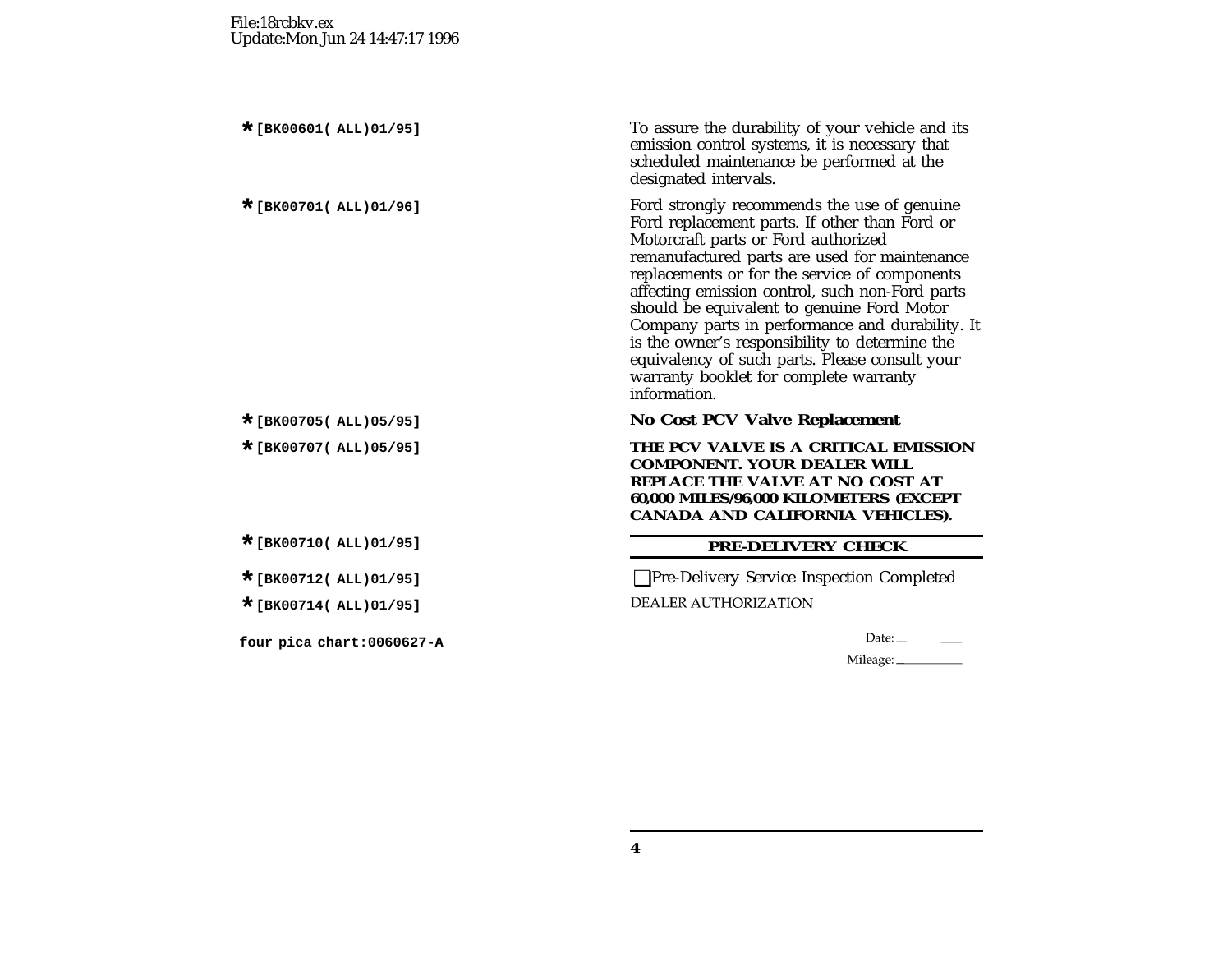# **What Maintenance Schedule Do You Follow?**



Follow the Normal Schedule for most normal everyday driving conditions.



Follow the Severe Duty Schedule if your driving habits **FREQUENTLY** include one or more of the following conditions:

**\*[BK01151( ALL)01/95]** ❑Towing <sup>a</sup> trailer.

**\*[BK01201( ALL)04/96]** ❑Operating in severe dust conditions.

**Extensive idling, such as police, taxi or** door-to-door delivery service.

**■**Short trips of **less** than 10 miles (16 km) when outside temperatures remain below 0˚F  $(-18^{\circ}C)$ .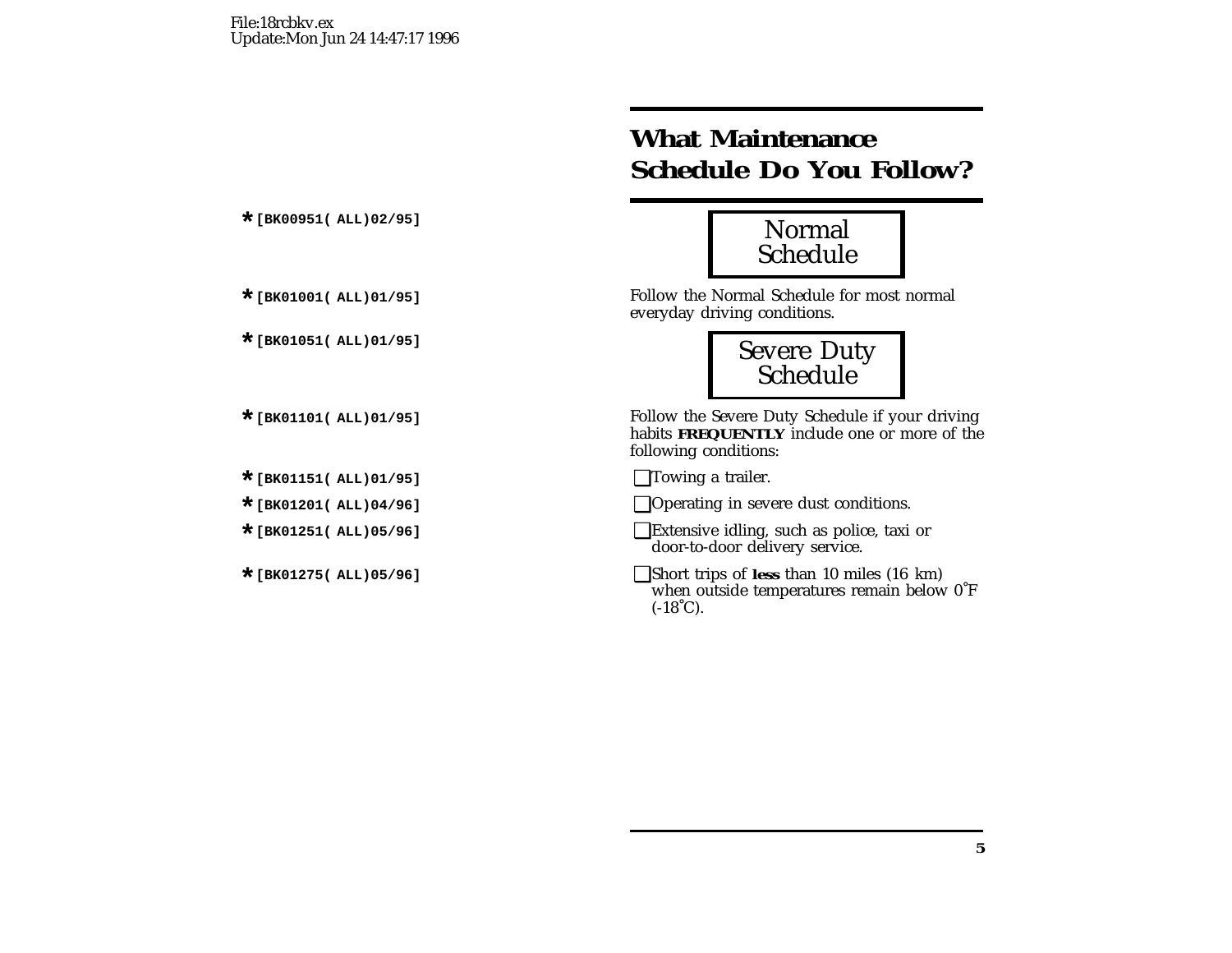# **Normal Schedule**

**\*[BK01501( ALL)09/95]** *NOTE: Items for Emission Control Service are shown in this type and style.*

For items marked with a number in parentheses such as (1), see footnote at the end of this section.

**\*[BK01700( ALL)05/96] NOTE: Rear axle lube quantities must be replaced every 100,000 miles (160,000 km) or if the axle has been submerged in water. Otherwise, the lube should not be checked or changed unless <sup>a</sup> leak is suspected or repair required.**



### **\*[BK02601( ALL)01/95] 5,000 MILES (8,000 Kilometers)**

**\*[BK02701( ALL)11/95]** ❑*Change engine oil and replace oil filter.*

**[BK02750( V)06/95]** ❑Drain coalescent filter bowl (NGV only).

**■**Rotate tires and adjust air pressure.

**DEALER AUTHORIZATION** 

Date:

Mileage: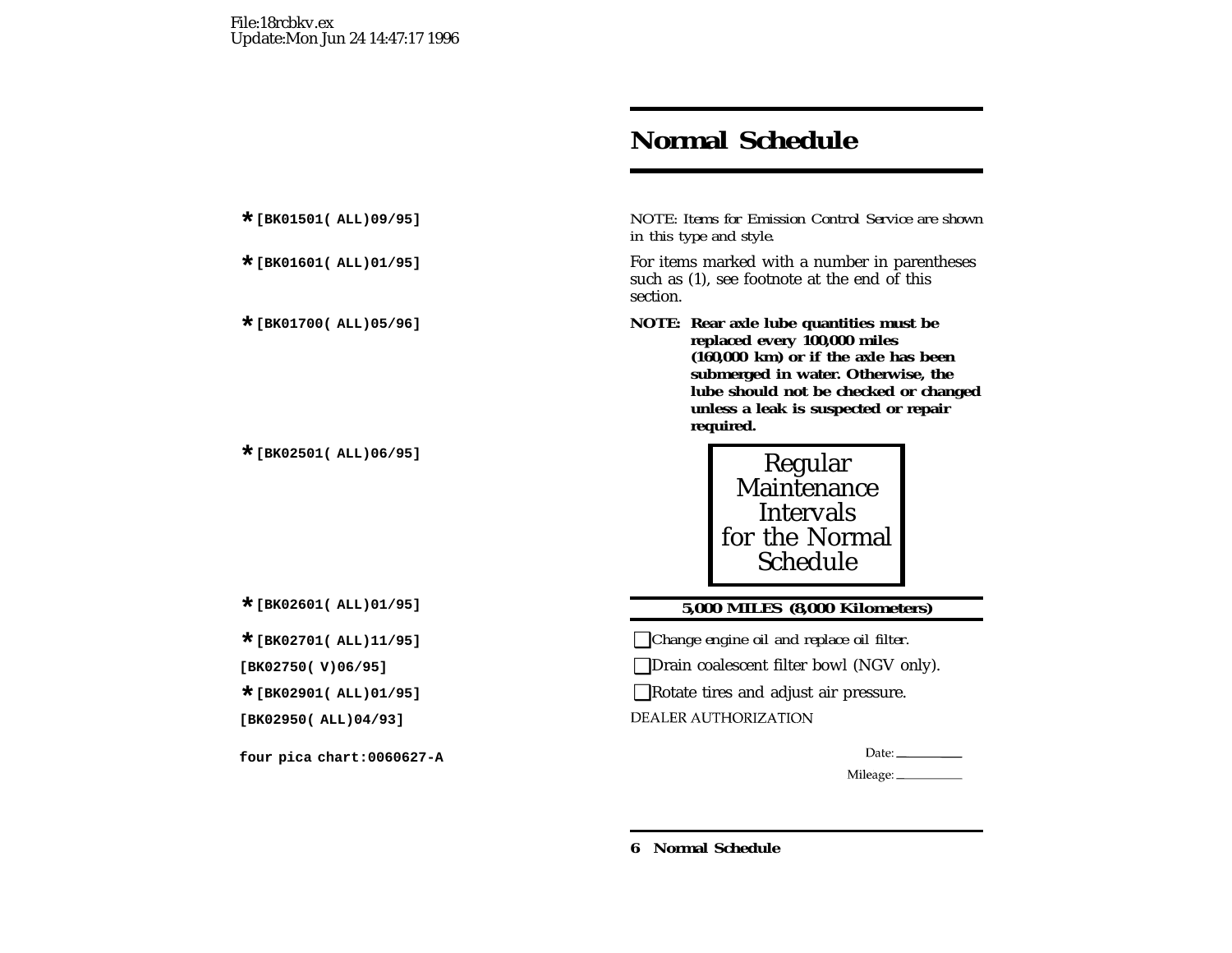### **\*[BK03001( ALL)01/95] 10,000 MILES (16,000 Kilometers)**

**\*[BK03101( ALL)11/95]** ❑*Change engine oil and replace oil filter.*

**[BK03150( V)06/95]** ❑Drain coalescent filter bowl (NGV only).

**DEALER AUTHORIZATION** 

Date:  $\_\_$ 

Mileage: \_\_\_\_\_\_\_\_\_\_\_

# **\*[BK03301( ALL)01/95] 15,000 MILES (24,000 Kilometers)**

**\*[BK03401( ALL)11/95]** ❑*Change engine oil and replace oil filter.*

**\*[BK03450( ALL)07/95]** ❑*Inspect engine cooling system, hoses, and clamps; and check coolant strength every 15,000 miles (24,000 km) or 12 months.*

**[BK03475( V)06/95]** ❑Drain coalescent filter bowl (NGV only).

**[BK03605( GV)06/96]** ❑Lube pitman arm and steering stops.

**■Rotate tires and adjust air pressure.** 

**DEALER AUTHORIZATION** 

Date:  $\frac{1}{\sqrt{1-\frac{1}{2}}\cdot\frac{1}{2}}$ 

Mileage: \_\_\_\_\_\_\_\_\_

# **\*[BK03801( ALL)01/95] 20,000 MILES (32,000 Kilometers)**

**\*[BK03901( ALL)11/95]** ❑*Change engine oil and replace oil filter.*

**[BK03950( V)06/95]** ❑Drain coalescent filter bowl (NGV only).

**DEALER AUTHORIZATION** 

Date:  $\_\_$ 

Mileage: \_\_\_\_\_\_\_\_\_\_\_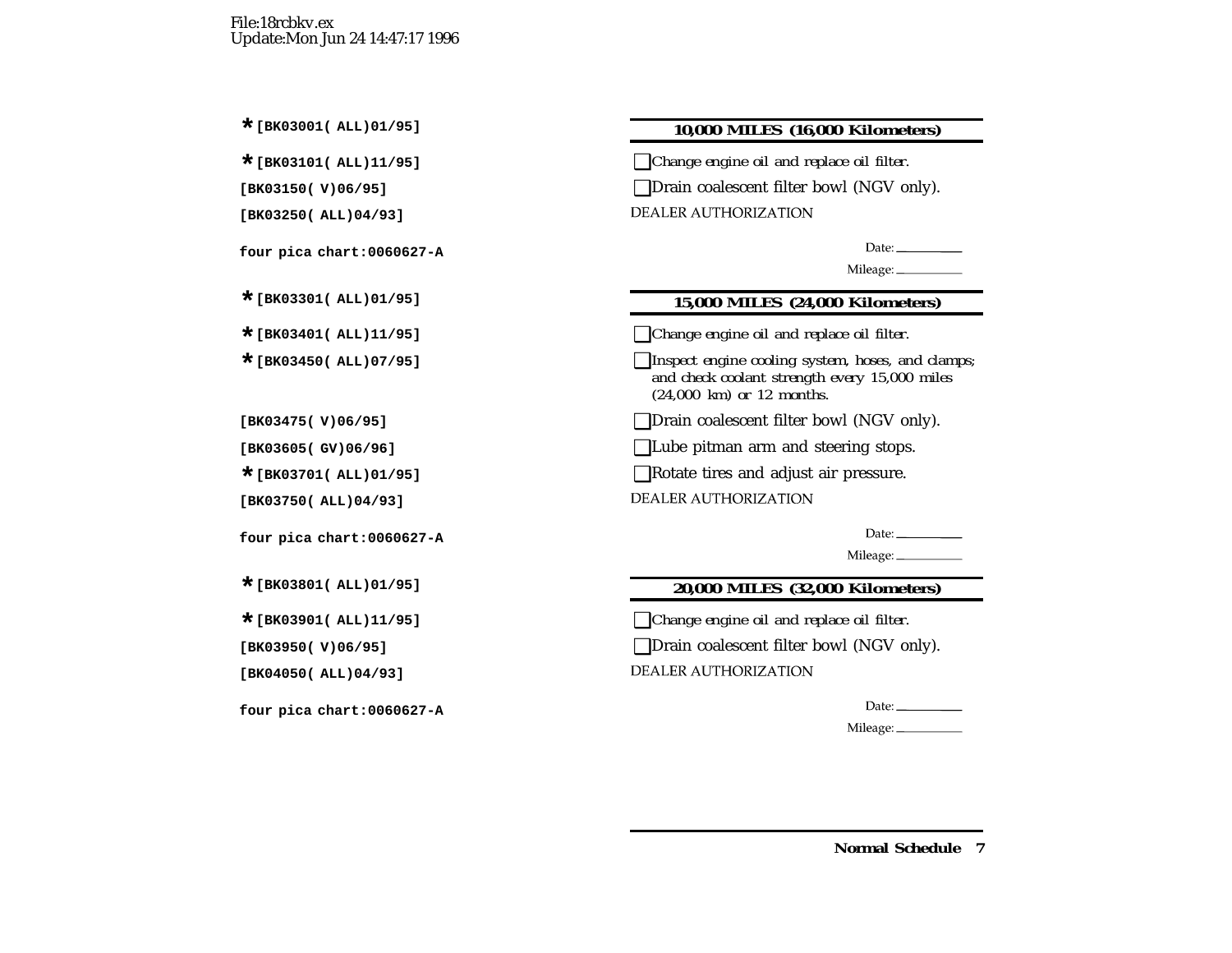#### **\*[BK04101( ALL)01/95] 25,000 MILES (40,000 Kilometers)**

**\*[BK04201( ALL)11/95]** ❑*Change engine oil and replace oil filter.*

**□Drain coalescent filter bowl (NGV only).** 

**[BK04350( V)06/95]** ❑Replace fuel filter element and housing O-ring seal (NGV only).

**\*[BK04401( ALL)01/95]** ❑Rotate tires and adjust air pressure.

**DEALER AUTHORIZATION** 

Date:  $\frac{1}{2}$ 

Mileage: \_\_\_\_\_\_\_\_\_\_\_\_

### **\*[BK04501( ALL)01/95] 30,000 MILES (48,000 Kilometers)**

**\*[BK04601( ALL)11/95]** ❑*Change engine oil and replace oil filter.*

**\*[BK05101( ALL)01/95]** ❑*Replace air cleaner filter.*

**\*[BK05307( ALL)07/95]** ❑*Inspect engine cooling system, hoses, and clamps; and check coolant strength every 15,000 miles (24,000 km) or 12 months.*

**\*[BK05403( ALL)05/96]** ❑Change automatic transmission fluid.

**□Drain coalescent filter bowl (NGV only).** 

**\*[BK05405( ALL)01/95]** ❑Inspect exhaust heat shield(s).

**\*[BK05410( GV)07/95]** ❑Inspect front and rear brakes. (1)

**[BK05605( GV)06/96]** ❑Lube pitman arm and steering stops.

**DEALER AUTHORIZATION** 

| Llate:<br>w |  |
|-------------|--|
|-------------|--|

Mileage: \_\_\_\_\_\_\_\_

**8 Normal Schedule**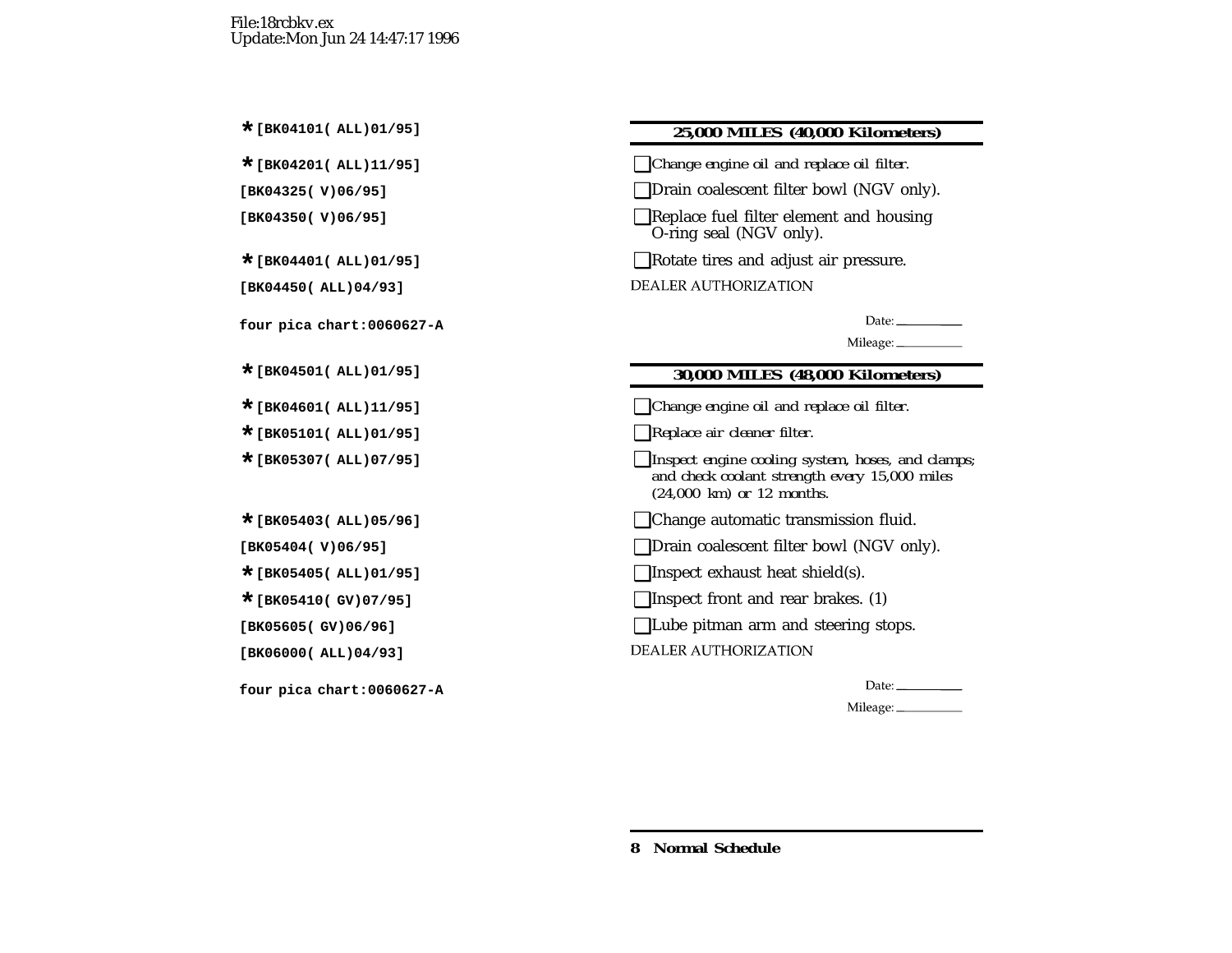#### **\*[BK06501( ALL)01/95] 35,000 MILES (56,000 Kilometers)**

**\*[BK06601( ALL)11/95]** ❑*Change engine oil and replace oil filter.*

**[BK06650( V)06/95]** ❑Drain coalescent filter bowl (NGV only).

■Rotate tires and adjust air pressure.

**DEALER AUTHORIZATION** 

Date:  $\_\_$ 

Mileage: \_\_\_\_\_\_\_\_\_\_\_

# **\*[BK06901( ALL)01/95] 40,000 MILES (64,000 Kilometers)**

**\*[BK07001( ALL)11/95]** ❑*Change engine oil and replace oil filter.*

**[BK07050( V)06/95]** ❑Drain coalescent filter bowl (NGV only).

**DEALER AUTHORIZATION** 

Date: $\_\_$ 

Mileage:

# **\*[BK07201( ALL)01/95] 45,000 MILES (72,000 Kilometers)**

**\*[BK07301( ALL)11/95]** ❑*Change engine oil and replace oil filter.*

**\*[BK07350( ALL)07/95]** ❑*Inspect engine cooling system, hoses, and clamps; and check coolant strength every 15,000 miles (24,000 km) or 12 months.*

**[BK07375( V)06/95]** ❑Drain coalescent filter bowl (NGV only).

**[BK07410( GV)06/96]** ❑Lube pitman arm and steering stops.

**\*[BK07501( ALL)01/95]** ❑Rotate tires and adjust air pressure.

**DEALER AUTHORIZATION** 

Date:  $\frac{1}{\sqrt{1-\frac{1}{2}}\sqrt{1-\frac{1}{2}}\sqrt{1-\frac{1}{2}}\sqrt{1-\frac{1}{2}}}}$ 

Mileage: \_\_\_\_\_\_\_\_\_\_\_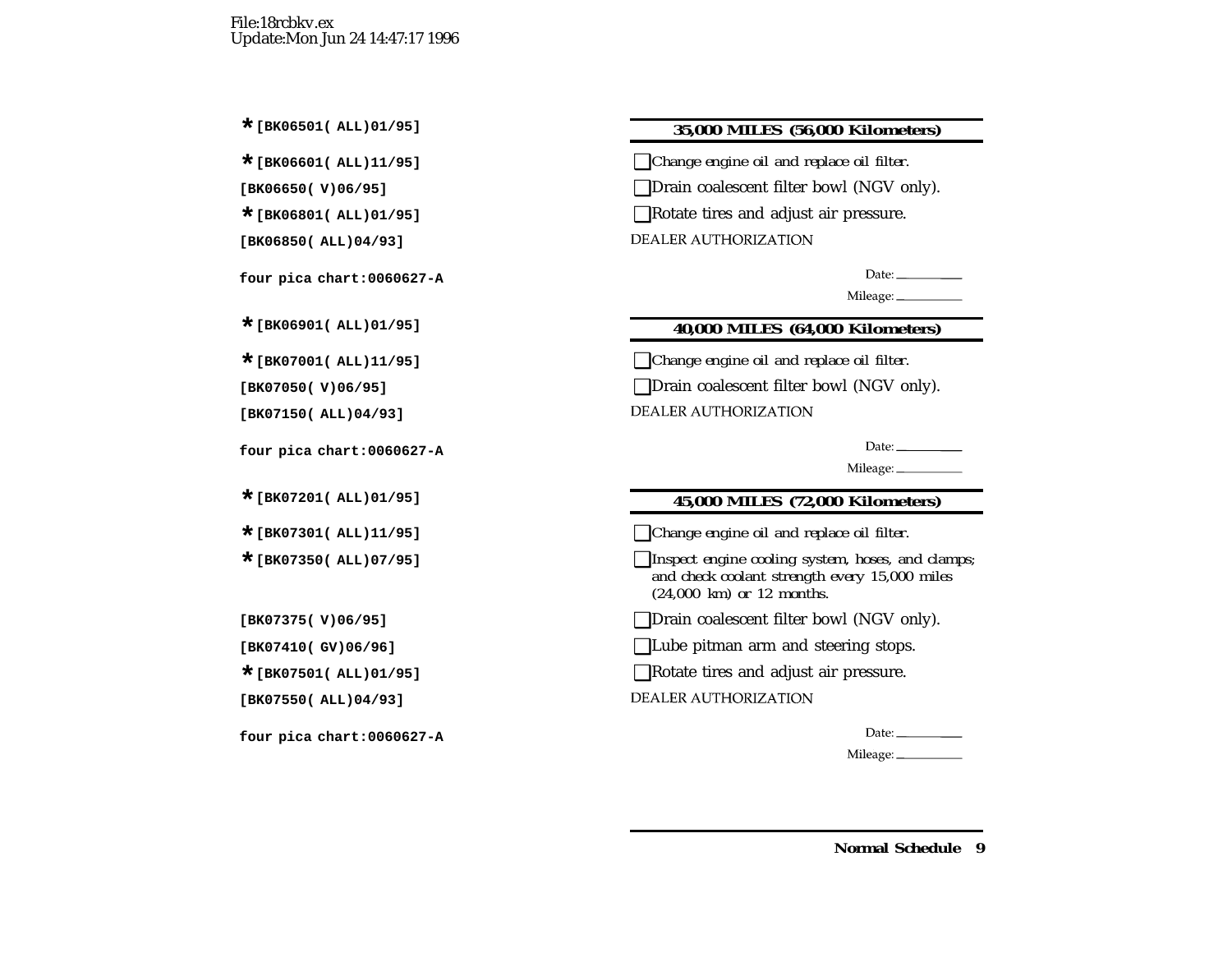#### **\*[BK07601( ALL)01/95] 50,000 MILES (80,000 Kilometers)**

**\*[BK07701( ALL)11/95]** ❑*Change engine oil and replace oil filter.*

**\*[BK07750( ALL)01/95]** ❑*Change engine coolant initially at 50,000 miles (80,000 km) or 48 months. Thereafter, change engine coolant every 30,000 miles (48,000 km) or 36 months.*

**□Drain coalescent filter bowl (NGV only).** 

**[BK07825( V)06/95]** ❑Replace fuel filter element and housing O-ring seal (NGV only).

**DEALER AUTHORIZATION** 

Date:  $\_\_$ 

Mileage: \_\_\_\_\_\_\_\_\_\_\_\_

#### **\*[BK07901( ALL)01/95] 55,000 MILES (88,000 Kilometers)**

**\*[BK08001( ALL)11/95]** ❑*Change engine oil and replace oil filter.*

**□Drain coalescent filter bowl (NGV only).** 

**■Rotate tires and adjust air pressure.** 

**DEALER AUTHORIZATION** 

Date:  $\frac{1}{\sqrt{1-\frac{1}{2}}\cdot\frac{1}{\sqrt{1-\frac{1}{2}}}}$ 

Mileage: \_\_\_\_\_\_\_\_\_\_\_\_

#### **\*[BK08301( ALL)06/95] 60,000 MILES (96,000 Kilometers)**

**\*[BK08401( ALL)11/95]** ❑*Change engine oil and replace oil filter.*

**[BK08405( V)04/96]** ❑*Replace spark plugs (NGV only).*

**\*[BK08801( ALL)01/95]** ❑*Replace air cleaner filter.*

**\*[BK09050( ALL)05/96]** ❑*Replace PCV valve. (2)*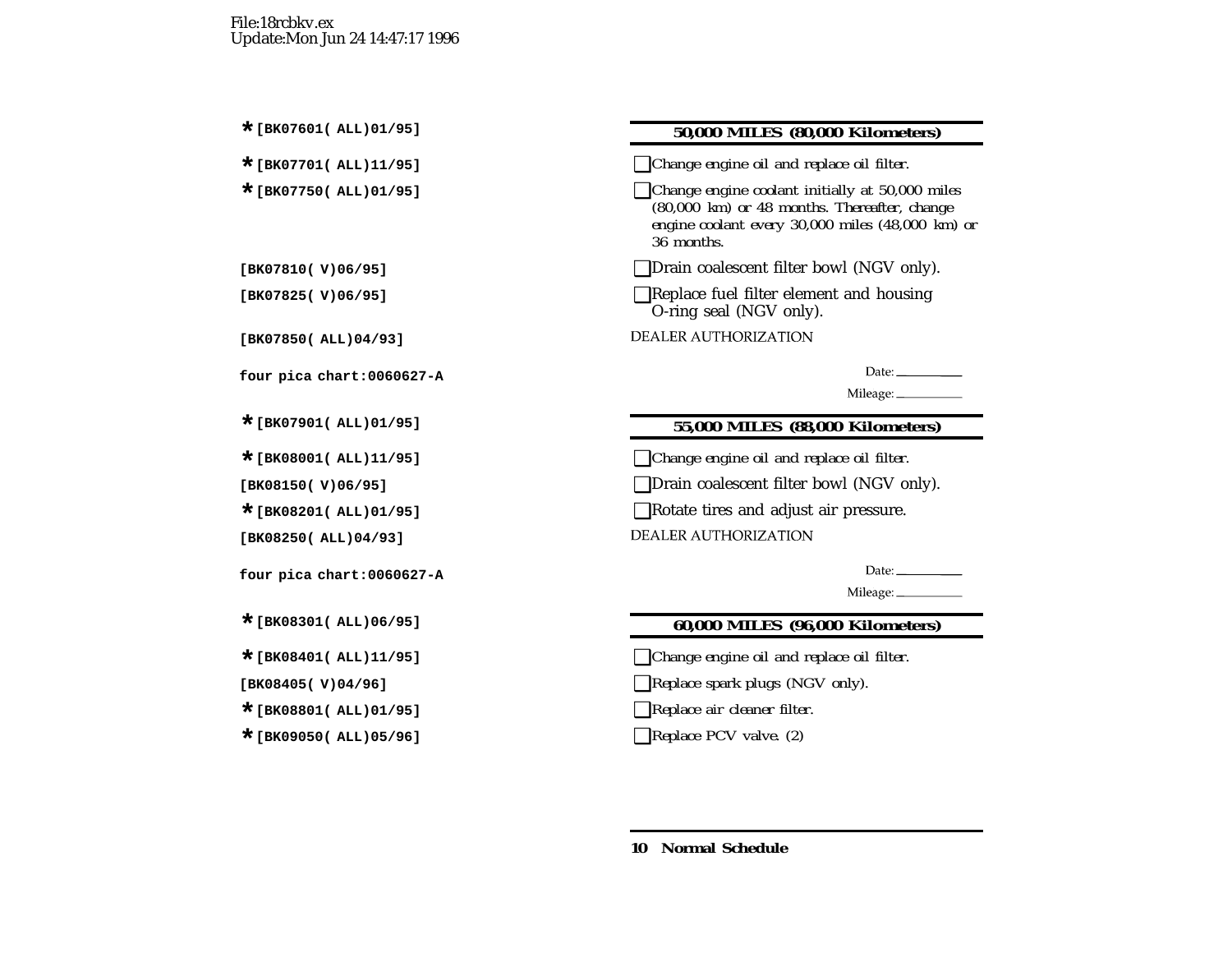**\*[BK09203( ALL)07/95]** ❑*Inspect engine cooling system, hoses, and clamps; and check coolant strength every 15,000 miles (24,000 km) or 12 months.*

**\*[BK09350( ALL)05/96]** ❑Change automatic transmission fluid.

**[BK09375( V)06/95]** ❑Drain coalescent filter bowl (NGV only).

**\*[BK09401( ALL)01/95]** ❑Inspect exhaust heat shield(s).

**■**Inspect front and rear brakes. (1)

**[BK09610( GV)06/96]** ❑Lube pitman arm and steering stops.

**DEALER AUTHORIZATION** 

Date:

Mileage: \_\_\_\_\_\_\_\_\_\_

# **\*[BK10101( ALL)01/95] 65,000 MILES (104,000 Kilometers)**

**\*[BK10201( ALL)11/95]** ❑*Change engine oil and replace oil filter.*

**[BK10250( V)06/95]** ❑Drain coalescent filter bowl (NGV only).

**\*[BK10401( ALL)01/95]** ❑Rotate tires and adjust air pressure.

**DEALER AUTHORIZATION** 

Mileage: \_\_\_\_\_\_\_\_\_\_\_\_

# **\*[BK10501( ALL)01/95] 70,000 MILES (112,000 Kilometers)**

**\*[BK10601( ALL)11/95]** ❑*Change engine oil and replace oil filter.*

**[BK10650( V)06/95]** ❑Drain coalescent filter bowl (NGV only).

**DEALER AUTHORIZATION** 

Date:  $\_\_$ 

Mileage: \_\_\_\_\_\_\_\_\_\_\_

**Normal Schedule 11**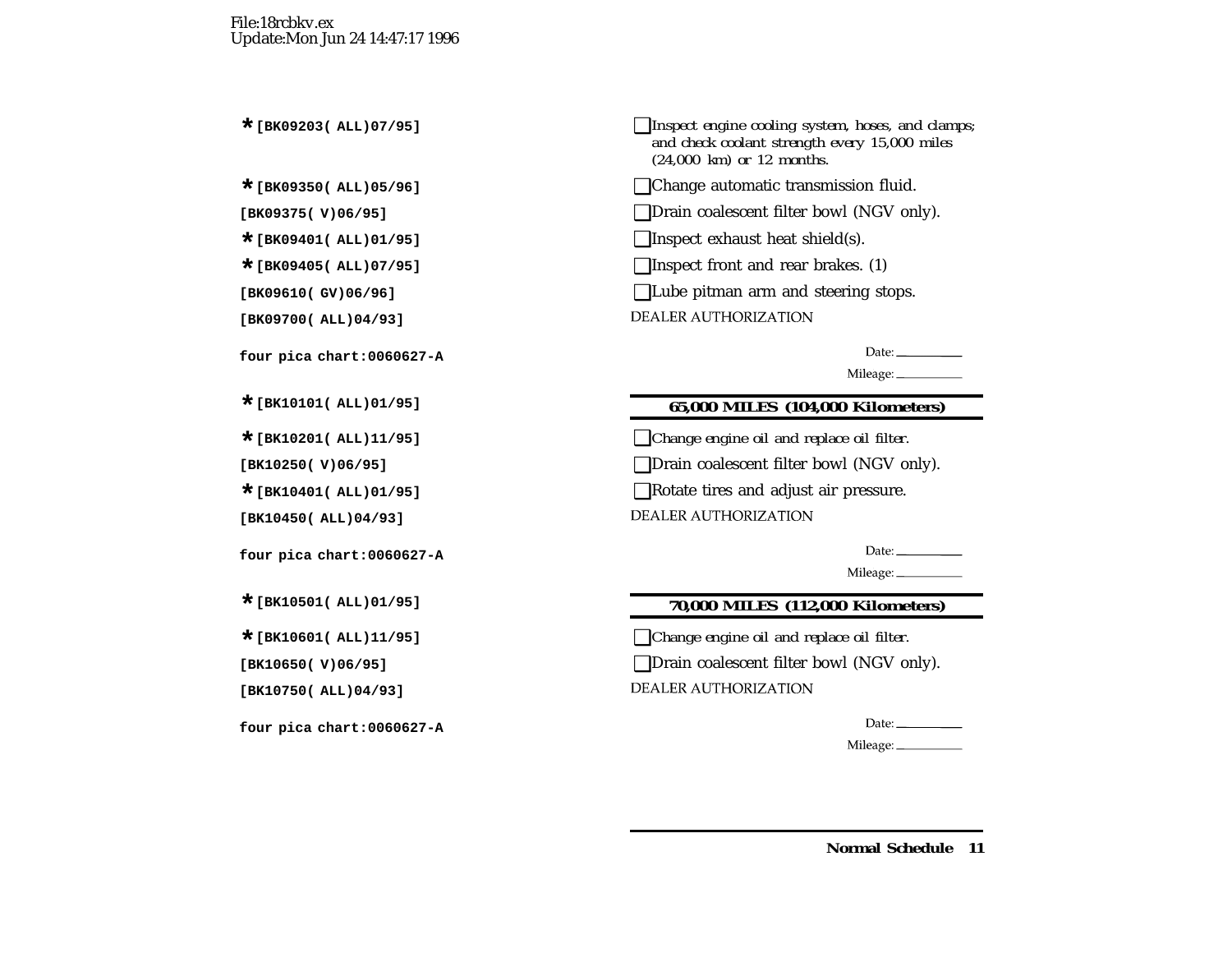#### **\*[BK10801( ALL)01/95] 75,000 MILES (120,000 Kilometers)**

**\*[BK10901( ALL)11/95]** ❑*Change engine oil and replace oil filter.*

**\*[BK10950( ALL)07/95]** ❑*Inspect engine cooling system, hoses, and clamps; and check coolant strength every 15,000 miles (24,000 km) or 12 months.*

**[BK10975( V)06/95]** ❑Drain coalescent filter bowl (NGV only).

**[BK11003( V)06/95]** ❑Replace fuel filter element and housing O-ring seal (NGV only).

**[BK11010( GV)06/96]** ❑Lube pitman arm and steering stops.

**\*[BK11101( ALL)01/95]** ❑Rotate tires and adjust air pressure.

**DEALER AUTHORIZATION** 

Date:  $\_\_$ 

Mileage:

#### **\*[BK11201( ALL)01/95] 80,000 MILES (128,000 Kilometers)**

**\*[BK11301( ALL)11/95]** ❑*Change engine oil and replace oil filter.*

**\*[BK11350( ALL)03/95]** ❑*Change engine coolant every 30,000 miles (48,000 km) or 36 months.*

**□Drain coalescent filter bowl (NGV only).** 

**DEALER AUTHORIZATION** 

Date:  $\_\_$ 

Mileage: \_\_\_\_

**12 Normal Schedule**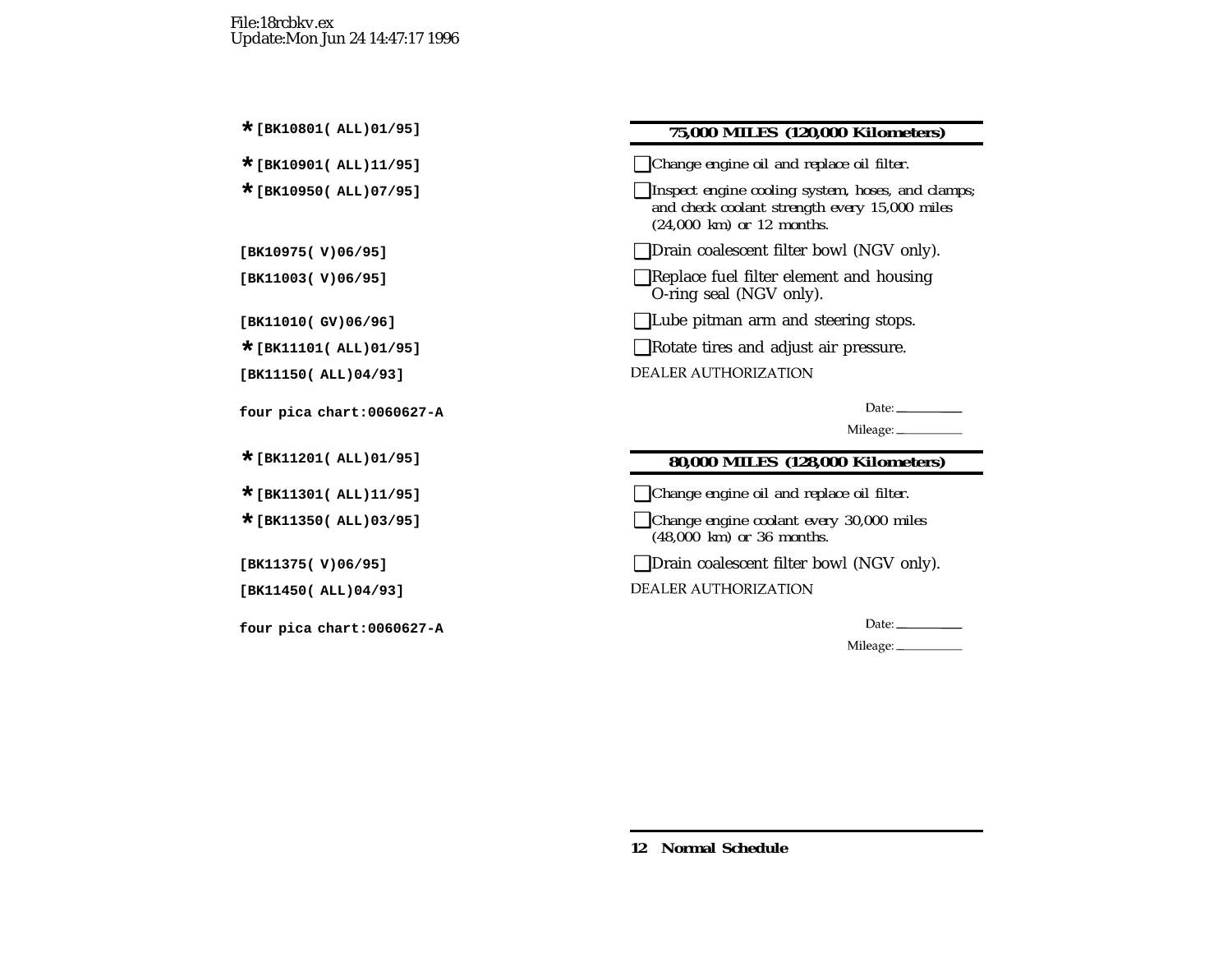# **\*[BK11501( ALL)01/95] 85,000 MILES (136,000 Kilometers)**

**\*[BK11601( ALL)11/95]** ❑*Change engine oil and replace oil filter.*

**[BK11750( V)06/95]** ❑Drain coalescent filter bowl (NGV only).

■Rotate tires and adjust air pressure.

**DEALER AUTHORIZATION** 

Date:  $\_\_$ 

Mileage: \_\_\_\_\_\_\_\_\_\_

### **\*[BK11901( ALL)01/95] 90,000 MILES (144,000 Kilometers)**

**\*[BK12001( ALL)11/95]** ❑*Change engine oil and replace oil filter.*

**\*[BK12501( ALL)01/95]** ❑*Replace air cleaner filter.*

**\*[BK12803( ALL)07/95]** ❑*Inspect engine cooling system, hoses, and clamps; and check coolant strength every 15,000 miles (24,000 km) or 12 months.*

**\*[BK12950( ALL)05/96]** ❑Change automatic transmission fluid.

**[BK12975( V)06/95]** ❑Drain coalescent filter bowl (NGV only).

**\*[BK13001( ALL)01/95]** ❑Inspect exhaust heat shield(s).

**\*[BK13005( ALL)07/95]** ❑Inspect front and rear brakes. (1)

**[BK13201( GV)03/93]** ❑Lubricate suspension.

**[BK13310( GV)06/96]** ❑Lube pitman arm and steering stops.

**DEALER AUTHORIZATION** 

Date:  $\_\_$ 

Mileage: \_\_\_\_\_\_\_\_\_\_\_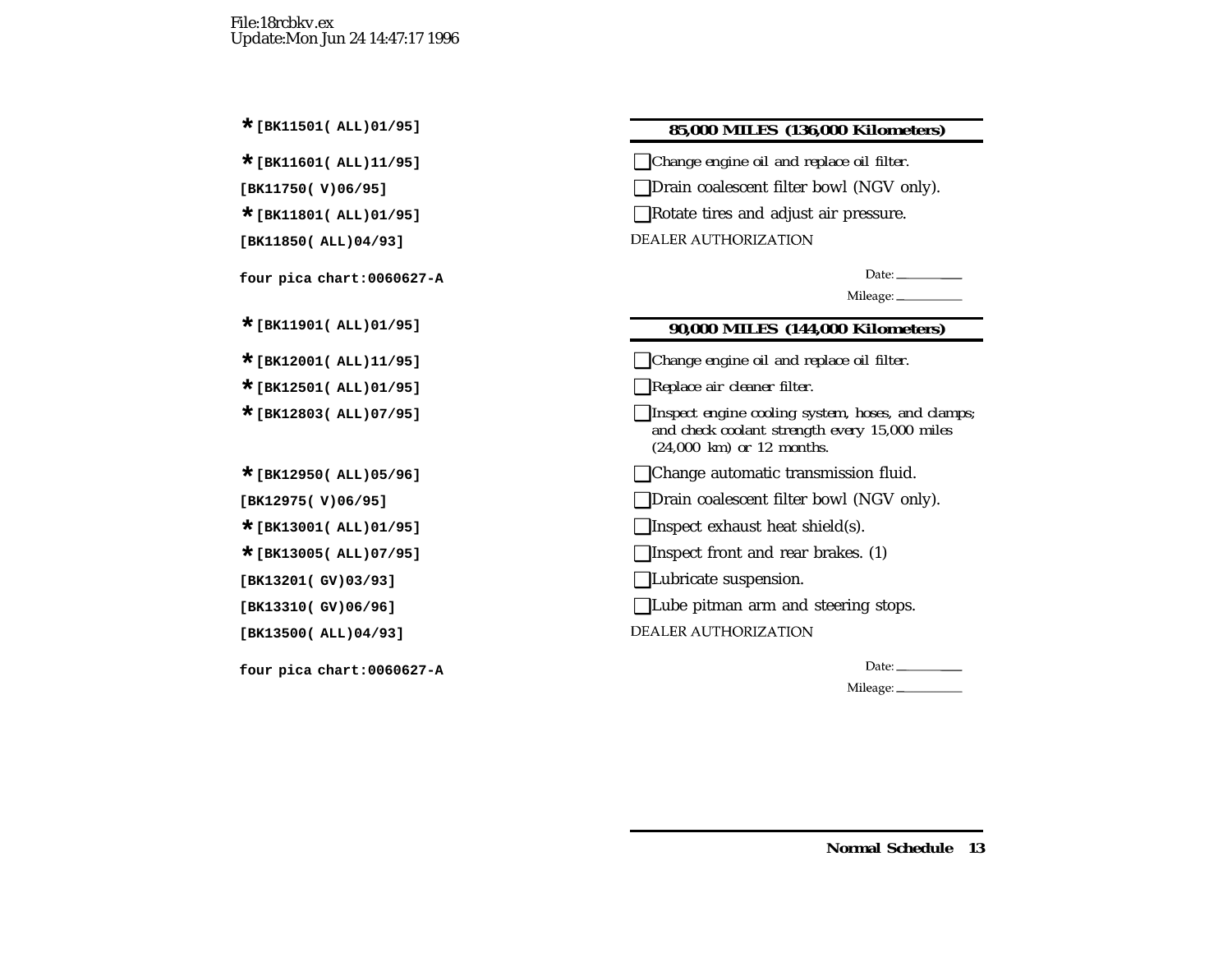#### **\*[BK14001( ALL)01/95] 95,000 MILES (152,000 Kilometers)**

**\*[BK14101( ALL)11/95]** ❑*Change engine oil and replace oil filter.*

**□Drain coalescent filter bowl (NGV only).** 

**■Rotate tires and adjust air pressure.** 

**DEALER AUTHORIZATION** 

Date:  $\frac{1}{\sqrt{1-\frac{1}{2}}\sqrt{1-\frac{1}{2}}\sqrt{1-\frac{1}{2}}\sqrt{1-\frac{1}{2}}\sqrt{1-\frac{1}{2}}\sqrt{1-\frac{1}{2}}\sqrt{1-\frac{1}{2}}\sqrt{1-\frac{1}{2}}\sqrt{1-\frac{1}{2}}\sqrt{1-\frac{1}{2}}\sqrt{1-\frac{1}{2}}\sqrt{1-\frac{1}{2}}\sqrt{1-\frac{1}{2}}\sqrt{1-\frac{1}{2}}\sqrt{1-\frac{1}{2}}\sqrt{1-\frac{1}{2}}\sqrt{1-\frac{1}{2}}\sqrt{1-\frac{1}{2}}\sqrt{1-\frac{1}{2}}$ 

Mileage:

#### **\*[BK14401( ALL)10/95] 100,000 MILES (160,000 Kilometers)**

**\*[BK14501( ALL)11/95]** ❑*Change engine oil and replace oil filter.*

**[BK14511( GV)06/96]** ❑*Inspect accessory drive belt.*

**[BK14527(V)06/96]** ❑*Replace spark plugs (except NGV).*

**□Drain coalescent filter bowl (NGV only).** 

**[BK14550( V)06/95]** ❑Replace fuel filter element and housing O-ring seal (NGV only).

**■ Replace rear axle lubricant.** 

**DEALER AUTHORIZATION** 

Date:  $\_\_$ 

Mileage:

#### **\*[BK14701( ALL)01/95] 105,000 MILES (168,000 Kilometers)**

**\*[BK14801( ALL)11/95]** ❑*Change engine oil and replace oil filter.*

**\*[BK14850( ALL)07/95]** ❑*Inspect engine cooling system, hoses, and clamps; and check coolant strength every 15,000 miles (24,000 km) or 12 months.*

**□Drain coalescent filter bowl (NGV only).** 

**[BK14910( GV)06/96]** ❑Lube pitman arm and steering stops.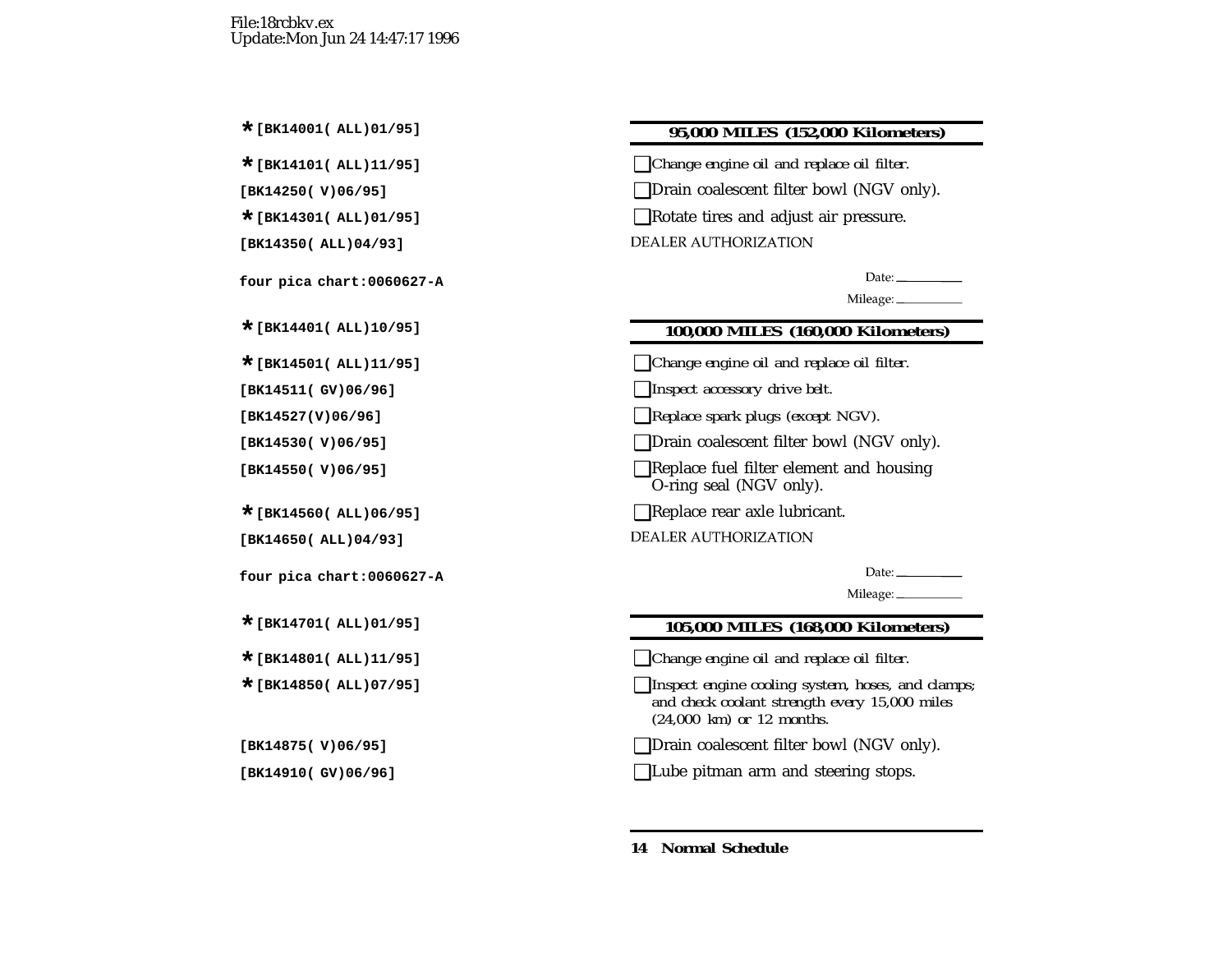**■Rotate tires and adjust air pressure.** 

**DEALER AUTHORIZATION** 

Date:  $\_\_$ 

Mileage: \_\_\_\_\_\_\_\_\_

# **\*[BK15001( ALL)01/95] 110,000 MILES (176,000 Kilometers)**

**\*[BK15101( ALL)11/95]** ❑*Change engine oil and replace oil filter.*

**\*[BK15150( ALL)03/95]** ❑*Change engine coolant every 30,000 miles (48,000 km) or 36 months.*

**[BK15225( V)06/95]** ❑Drain coalescent filter bowl (NGV only).

DEALER AUTHORIZATION

Date:  $\frac{1}{\sqrt{1-\frac{1}{2}}}\frac{1}{\sqrt{1-\frac{1}{2}}}\frac{1}{\sqrt{1-\frac{1}{2}}}\frac{1}{\sqrt{1-\frac{1}{2}}}\frac{1}{\sqrt{1-\frac{1}{2}}}\frac{1}{\sqrt{1-\frac{1}{2}}}\frac{1}{\sqrt{1-\frac{1}{2}}}\frac{1}{\sqrt{1-\frac{1}{2}}}\frac{1}{\sqrt{1-\frac{1}{2}}}\frac{1}{\sqrt{1-\frac{1}{2}}}\frac{1}{\sqrt{1-\frac{1}{2}}}\frac{1}{\sqrt{1-\frac{1}{2}}}\frac{1}{\sqrt{1-\frac{1}{2}}}\frac{1}{\$ 

Mileage:

## **\*[BK15301( ALL)01/95] 115,000 MILES (184,000 Kilometers)**

**\*[BK15401( ALL)11/95]** ❑*Change engine oil and replace oil filter.*

**[BK15550( V)06/95]** ❑Drain coalescent filter bowl (NGV only).

**■Rotate tires and adjust air pressure.** 

**DEALER AUTHORIZATION** 

Date:  $\frac{1}{2}$ 

Mileage: \_\_\_\_\_\_\_\_\_\_\_

# **\*[BK15701( ALL)01/95] 120,000 MILES (192,000 Kilometers)**

**\*[BK15801( ALL)11/95]** ❑*Change engine oil and replace oil filter.*

**[BK15805( V)04/96]** ❑*Replace spark plugs (NGV only).*

**\*[BK16101( BCGV)03/96]** ❑*Inspect accessory drive belt(s).*

**\*[BK16201( ALL)01/95]** ❑*Replace air cleaner filter.*

**\*[BK16405( ALL)05/96]** ❑*Replace PCV valve.*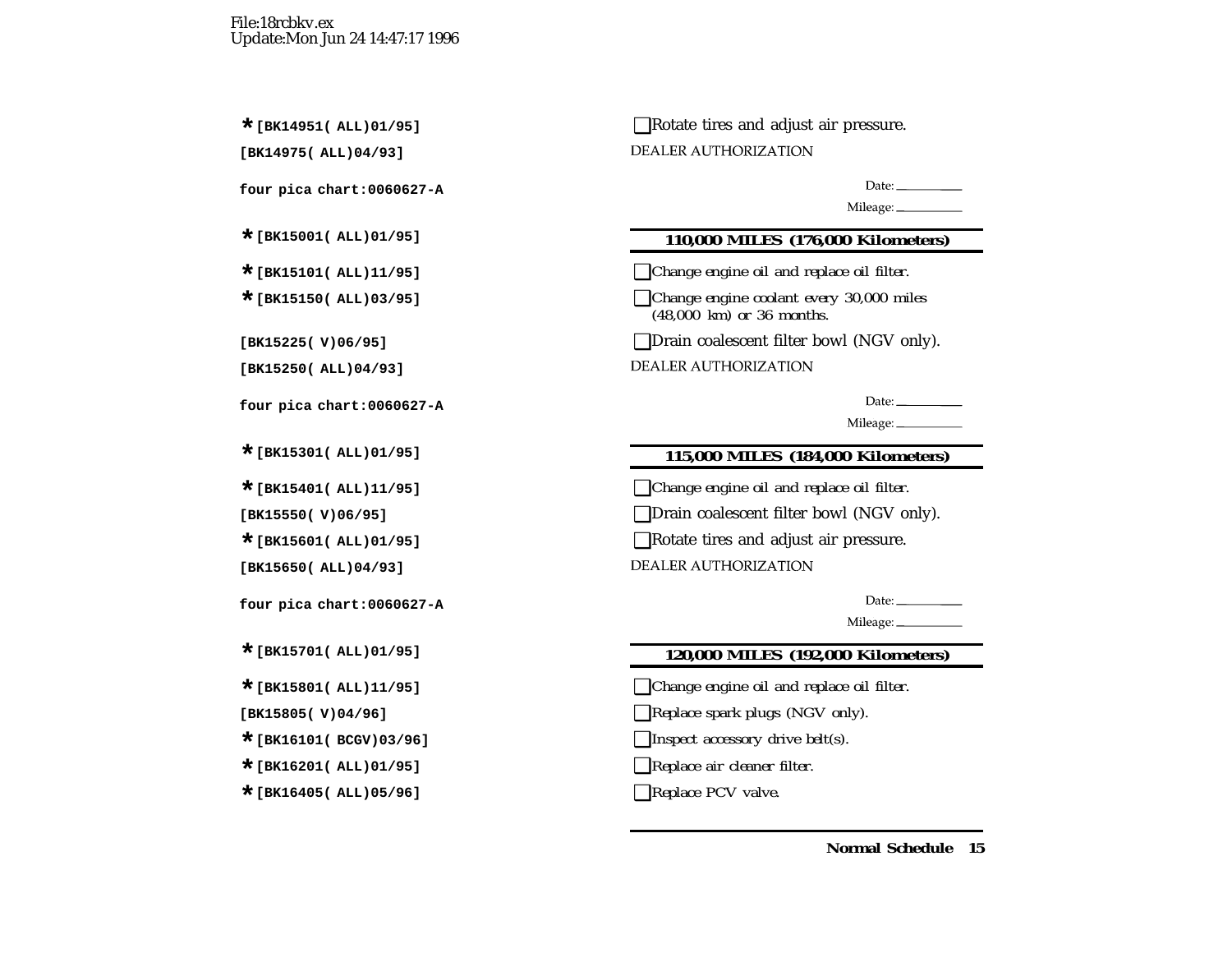**\*[BK16650( ALL)07/95]** ❑*Inspect engine cooling system, hoses, and clamps; and check coolant strength every 15,000 miles (24,000 km) or 12 months.*

**\*[BK16850( ALL)05/96]** ❑Change automatic transmission fluid.

**[BK16875( V)06/95]** ❑Drain coalescent filter bowl (NGV only).

**\*[BK16901( ALL)01/95]** ❑Inspect exhaust heat shield(s).

**\*[BK16905( ALL)07/95]** ❑Inspect front and rear brakes. (1)

**[BK17410( GV)06/96]** ❑Lube pitman arm and steering stops.

**DEALER AUTHORIZATION** 

Date:  $\_\_$ 

Mileage:

- (1) If your driving habits include continuous stop-and-go driving or driving in hilly areas, more frequent intervals may be required.
- (2) At 60,000 miles (96,000 km) your dealer will replace the PCV valve at no cost excep<sup>t</sup> on Canada and California vehicles.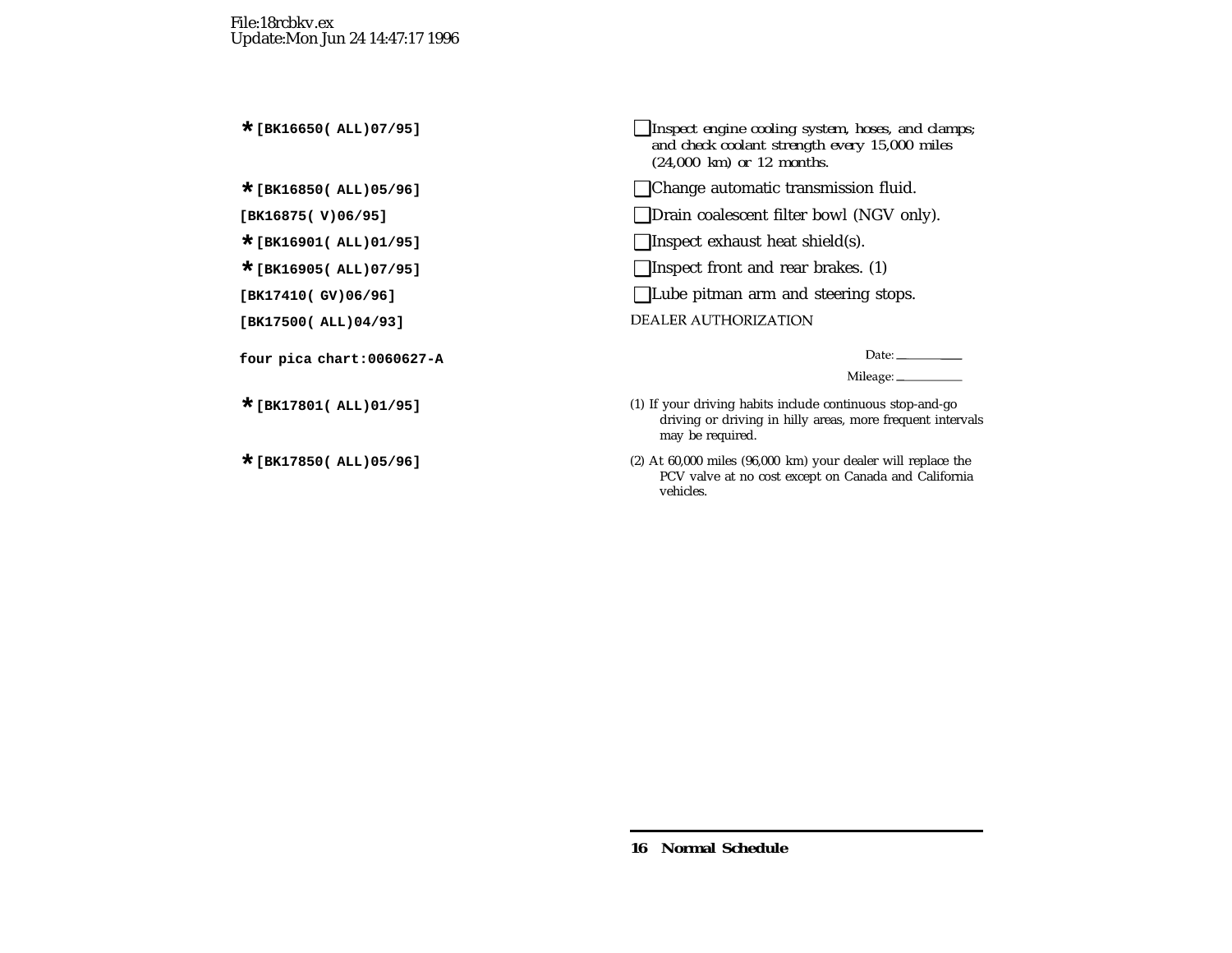# **Severe Duty Schedule**

**\*[BK18101( ALL)09/95]** *NOTE: Items for Emission Control Service are shown in this type and style.*

For items marked with a number in parentheses such as (1), see footnote at the end of this section.

- **\*[BK18301( ALL)05/93] NOTE: The Severe Duty Schedule provides maintenance intervals for replacing your air cleaner filter if you drive in severe dust conditions. However, the conditions you drive in may require even more frequent air cleaner replacement intervals than those shown. Check with your dealer.**
- **[BK18400( ALL)05/96] NOTE: Rear axle lube quantities must be replaced every 3,000 miles (5,000 km) for synthethic fluid or if the axle has been submerged in water. Otherwise, the lube should not be checked orchanged unless <sup>a</sup> leak is suspected or repair required.**

**\*[BK19101( ALL)01/95]** Maintenance Intervals for Severe Duty Schedule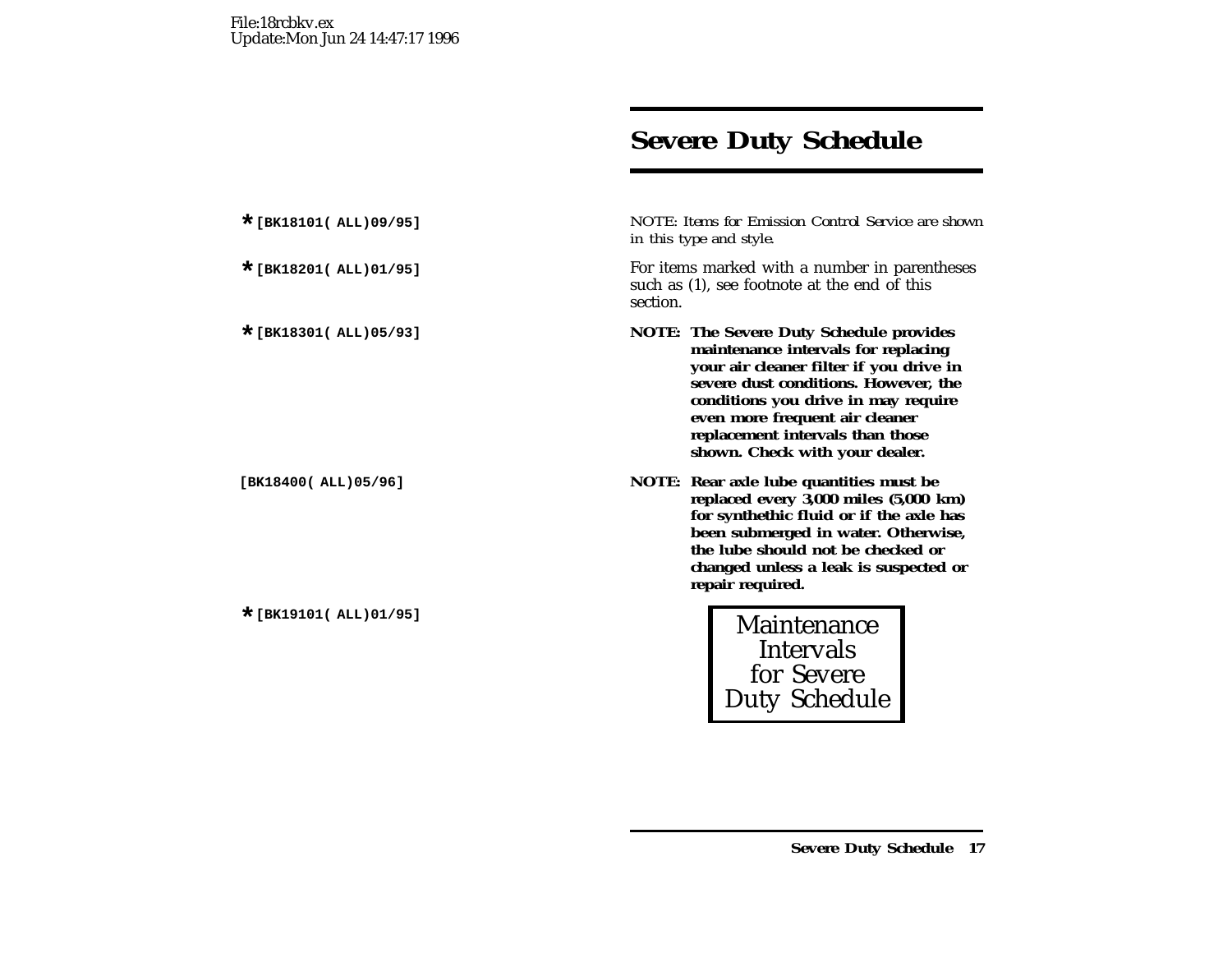#### **\*[BK19201( ALL)01/95] 3,000 MILES (5,000 Kilometers)**

**\*[BK19301( ALL)11/95]** ❑*Change engine oil and replace oil filter.*

**□Drain coalescent filter bowl (NGV only).** 

**[BK19326( ALL)05/96]** ❑Replace rear axle lubricant.

DEALER AUTHORIZATION

Date:  $\frac{1}{\sqrt{1-\frac{1}{2}}\cdot\frac{1}{2}}$ 

Mileage:

# **\*[BK19401( ALL)01/95] 6,000 MILES (10,000 Kilometers)**

**\*[BK19501( ALL)11/95]** ❑*Change engine oil and replace oil filter.*

**[BK19550( V)06/95]** ❑Drain coalescent filter bowl (NGV only).

**[BK19605( ALL)05/96]** ❑Replace rear axle lubricant.

**■Rotate tires and adjust air pressure.** 

**DEALER AUTHORIZATION** 

Date:  $\frac{1}{2}$ 

Mileage: \_\_\_\_\_\_\_\_\_\_\_\_

# **\*[BK19801( ALL)01/95] 9,000 MILES (15,000 Kilometers)**

**\*[BK19901( ALL)11/95]** ❑*Change engine oil and replace oil filter.*

**[BK19920( V)06/95]** ❑Drain coalescent filter bowl (NGV only).

**[BK19927( ALL)05/96]** ❑Replace rear axle lubricant.

DEALER AUTHORIZATION

Date: Mileage: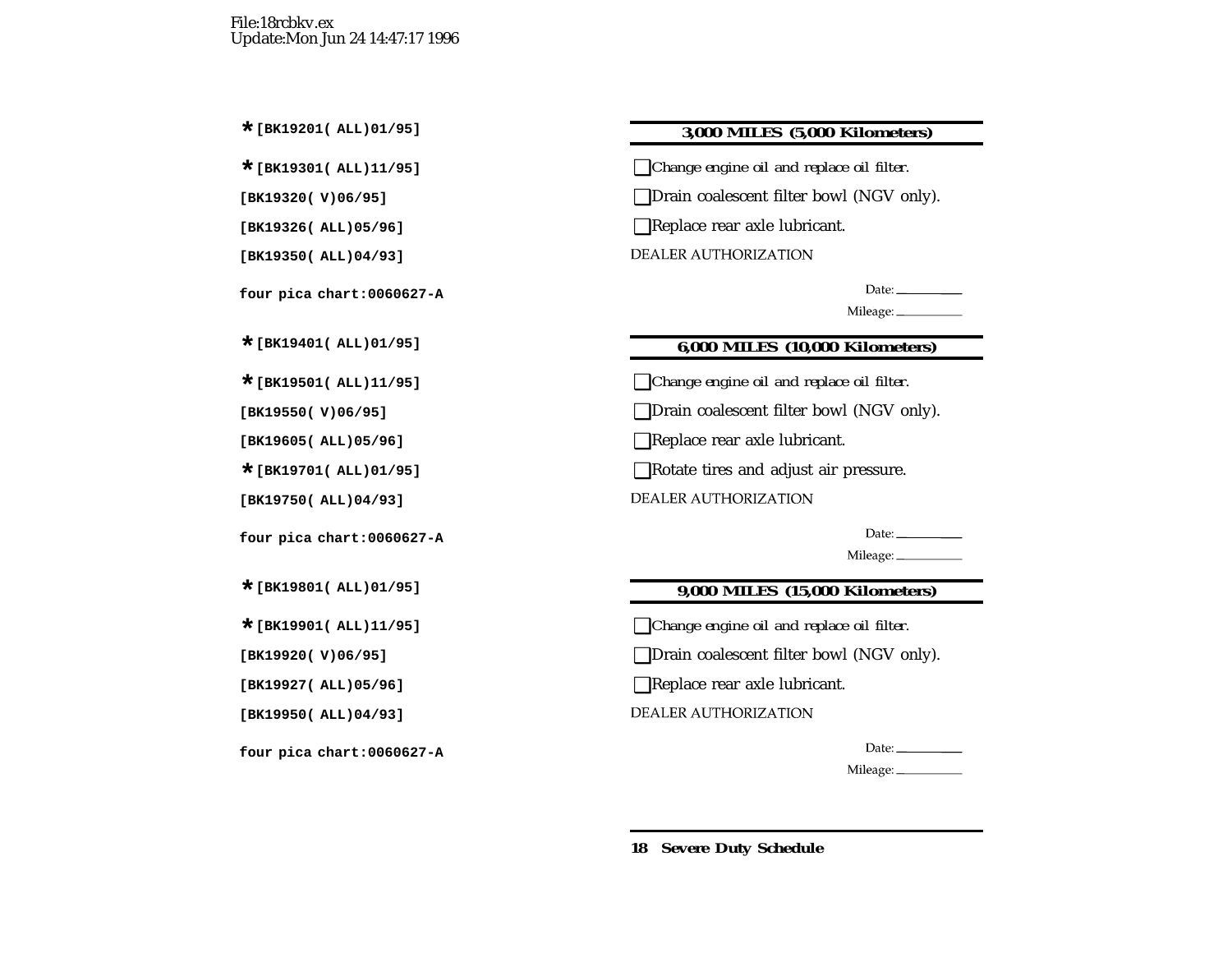#### **\*[BK20001( ALL)01/95] 12,000 MILES (20,000 Kilometers)**

**\*[BK20101( ALL)11/95]** ❑*Change engine oil and replace oil filter.*

**□Drain coalescent filter bowl (NGV only).** 

**[BK20203( ALL)05/96]** ❑Replace rear axle lubricant.

**DEALER AUTHORIZATION** 

Date:  $\_\_$ 

Mileage: \_\_\_\_\_\_\_\_\_\_\_

#### **\*[BK20301( ALL)01/95] 15,000 MILES (25,000 Kilometers)**

**\*[BK20401( ALL)11/95]** ❑*Change engine oil and replace oil filter.*

**\*[BK20403( ALL)06/95]** ❑*Inspect engine cooling system, hoses, and clamps; and check coolant strength every 15,000 miles (25,000 km) or 12 months.*

**[BK20404( V)06/95]** ❑Drain coalescent filter bowl (NGV only).

**[BK20408( ALL)05/96]** ❑Replace rear axle lubricant.

**[BK20410( GV)06/96]** ❑Lube pitman arm and steering stops.

**■Rotate tires and adjust air pressure.** 

DEALER AUTHORIZATION

Date:  $\_\_$ 

Mileage: \_\_\_\_\_\_\_\_\_\_

#### **\*[BK20601( ALL)01/95] 18,000 MILES (30,000 Kilometers)**

**\*[BK20701( ALL)11/95]** ❑*Change engine oil and replace oil filter.*

**□Drain coalescent filter bowl (NGV only).** 

**[BK20802( ALL)05/96]** ❑Replace rear axle lubricant.

**DEALER AUTHORIZATION** 

Date:  $\_\_$ 

Mileage: \_\_\_\_\_\_\_\_\_\_\_\_

**Severe Duty Schedule 19**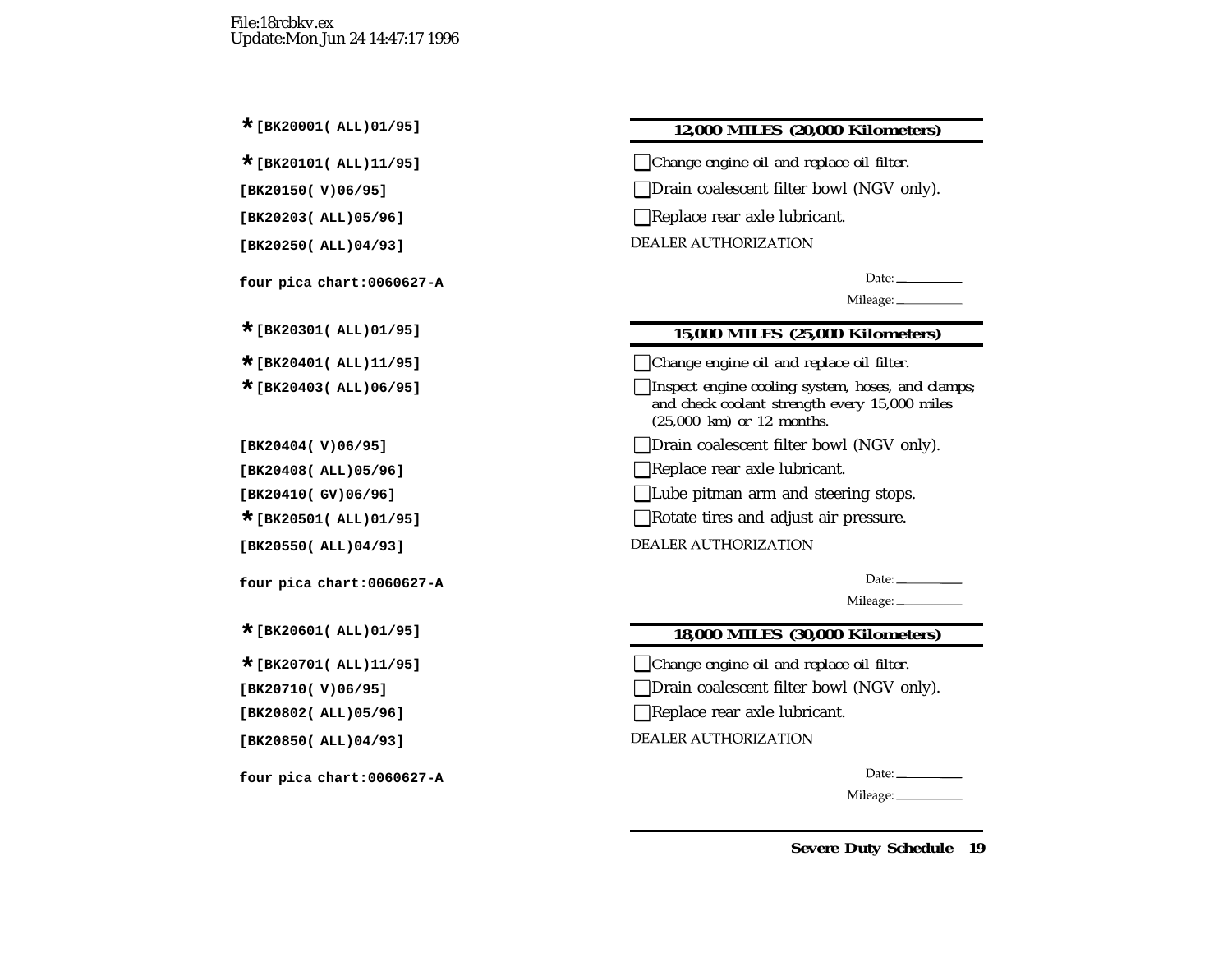#### **\*[BK20901( ALL)01/95] 21,000 MILES (35,000 Kilometers)**

**\*[BK21001( ALL)11/95]** ❑*Change engine oil and replace oil filter.*

**[BK21011( ALL)05/96]** ❑Replace rear axle lubricant.

**\*[BK21025( ALL)05/96]** ❑Change automatic transmission fluid.

**□Drain coalescent filter bowl (NGV only).** 

**DEALER AUTHORIZATION** 

Date:  $\_\_$ 

Mileage:

## **\*[BK21101( ALL)01/95] 24,000 MILES (40,000 Kilometers)**

**\*[BK21201( ALL)11/95]** ❑*Change engine oil and replace oil filter.*

**[BK21210( V)06/95]** ❑Drain coalescent filter bowl (NGV only).

**[BK21302( ALL)05/96]** ❑Replace rear axle lubricant.

**[BK21350( V)06/95]** ❑Replace fuel filter element and housing O-ring seal (NGV only).

**Example 12** Rotate tires and adjust air pressure.

**DEALER AUTHORIZATION** 

Date:  $\_\_\_\_\_\_\_\_\_\_\_\_\_\_\_$ 

Mileage:

### **\*[BK21501( ALL)01/95] 27,000 MILES (45,000 Kilometers)**

**\*[BK21601( ALL)11/95]** ❑*Change engine oil and replace oil filter.*

**□Drain coalescent filter bowl (NGV only).** 

**[BK21626( ALL)05/96]** ❑Replace rear axle lubricant.

**DEALER AUTHORIZATION** 

Date:  $\_\_$ 

Mileage: \_\_\_\_\_\_\_\_\_\_\_\_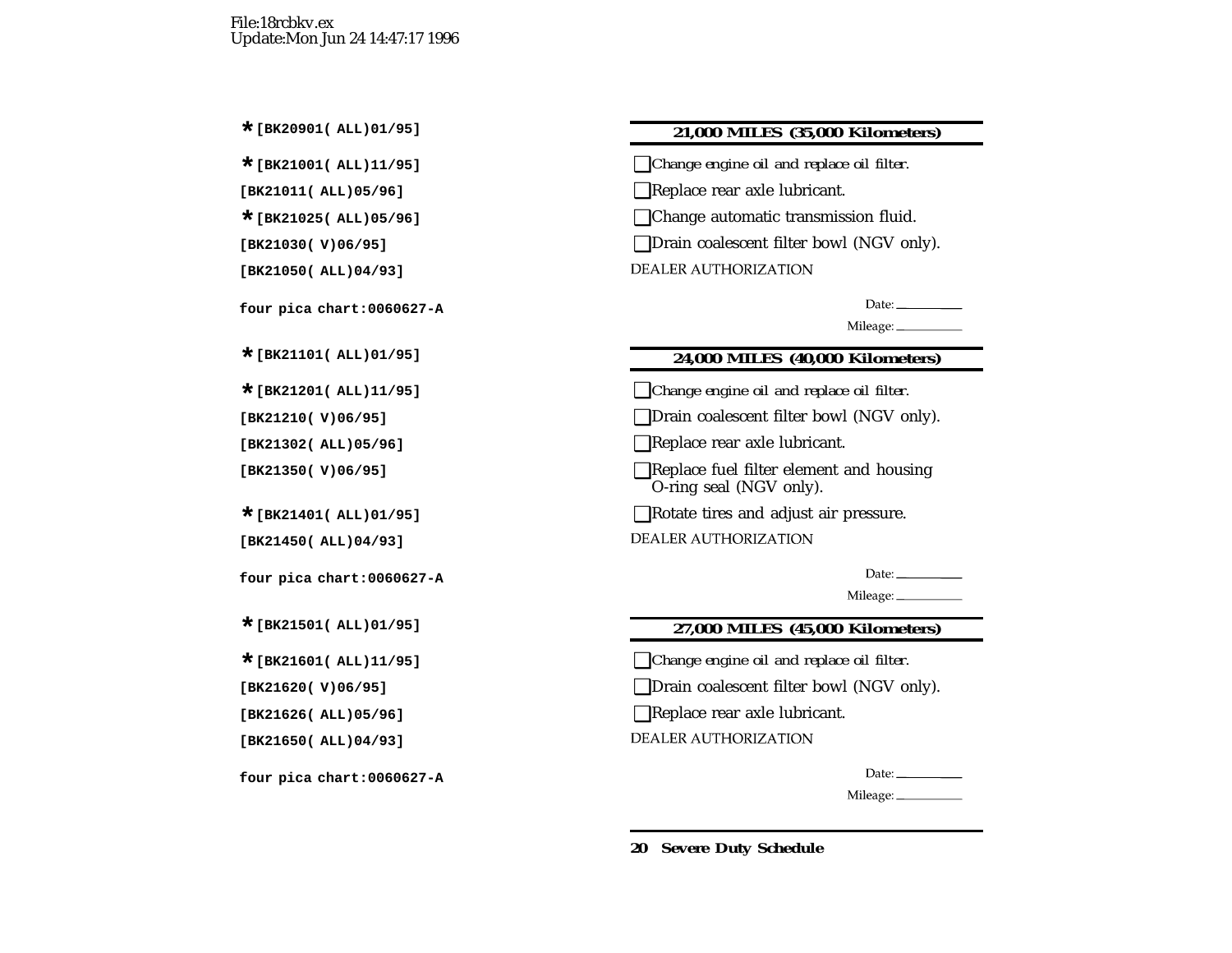#### **\*[BK21701( ALL)01/95] 30,000 MILES (50,000 Kilometers)**

**\*[BK21801( ALL)11/95]** ❑*Change engine oil and replace oil filter.*

**\*[BK22201( ALL)01/95]** ❑*Replace air cleaner filter.*

**\*[BK22550( ALL)06/95]** ❑*Inspect engine cooling system, hoses, and clamps; and check coolant strength every 15,000 miles (25,000 km) or 12 months.*

**[BK22575( V)06/95]** ❑Drain coalescent filter bowl (NGV only).

**[BK22602( ALL)05/96]** ❑Replace rear axle lubricant.

**\*[BK22901( ALL)01/95]** ❑Inspect exhaust heat shield(s).

**[BK23210( GV)06/96]** ❑Lube pitman arm and steering stops.

**\*[BK23501( ALL)07/95]** ❑Inspect front and rear brakes. (1)

**DEALER AUTHORIZATION** 

Date:  $\qquad \qquad$ 

Mileage:

### **\*[BK23601( ALL)01/95] 33,000 MILES (55,000 Kilometers)**

**\*[BK23702( ALL)11/95]** ❑*Change engine oil and replace oil filter.*

**[BK23710( V)06/95]** ❑Drain coalescent filter bowl (NGV only).

**[BK23751( ALL)05/96]** ❑Replace rear axle lubricant.

**■Rotate tires and adjust air pressure.** 

**DEALER AUTHORIZATION** 

Date:\_\_\_\_\_\_\_\_\_\_\_\_

Mileage:

**Severe Duty Schedule 21**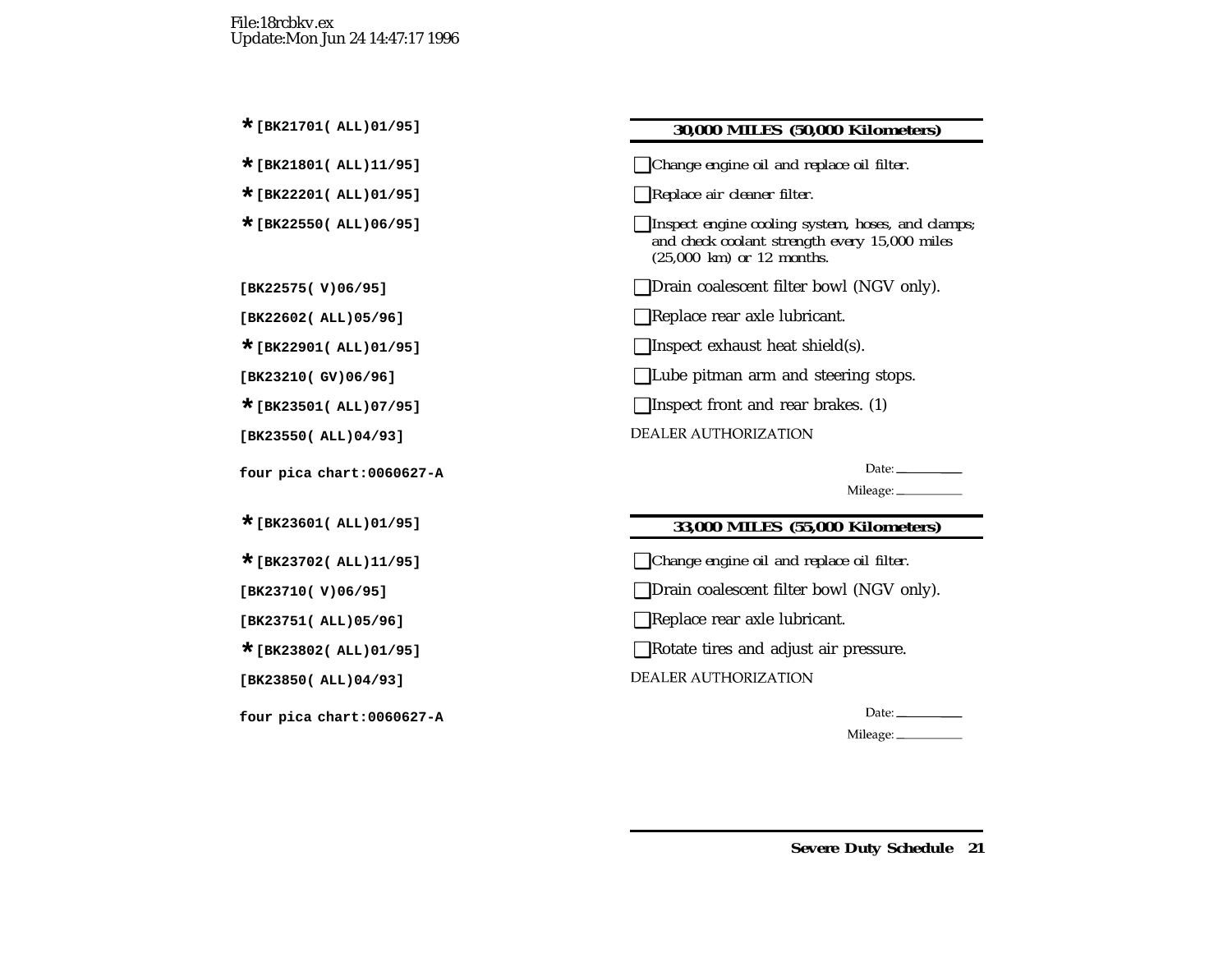#### **\*[BK23901( ALL)01/95] 36,000 MILES (60,000 Kilometers)**

**\*[BK24002( ALL)11/95]** ❑*Change engine oil and replace oil filter.*

**[BK24010( V)06/95]** ❑Drain coalescent filter bowl (NGV only).

**[BK24103( ALL)05/96]** ❑Replace rear axle lubricant.

**DEALER AUTHORIZATION** 

Date:  $\frac{1}{\sqrt{1-\frac{1}{2}}\cdot\frac{1}{2}}$ 

Mileage: \_\_\_\_\_\_\_\_\_

## **\*[BK24202( ALL)01/95] 39,000 MILES (65,000 Kilometers)**

**\*[BK24301( ALL)11/95]** ❑*Change engine oil and replace oil filter.*

**[BK24325( V)06/95]** ❑Drain coalescent filter bowl (NGV only).

**[BK24328( ALL)05/96]** ❑Replace rear axle lubricant.

**DEALER AUTHORIZATION** 

Date:  $\qquad \qquad$ 

Mileage: \_\_\_\_\_\_\_\_\_\_

# **\*[BK24401( ALL)01/95] 42,000 MILES (70,000 Kilometers)**

**\*[BK24501( ALL)11/95]** ❑*Change engine oil and replace oil filter.*

**[BK24602( ALL)05/96]** ❑Replace rear axle lubricant.

■ Change automatic transmission fluid.

**[BK24675( V)06/95]** ❑Drain coalescent filter bowl (NGV only).

**\*[BK24702( ALL)01/95]** ❑Rotate tires and adjust air pressure.

**DEALER AUTHORIZATION** 

Date:  $\_\_$ 

Mileage: \_\_\_\_\_\_\_\_\_\_\_\_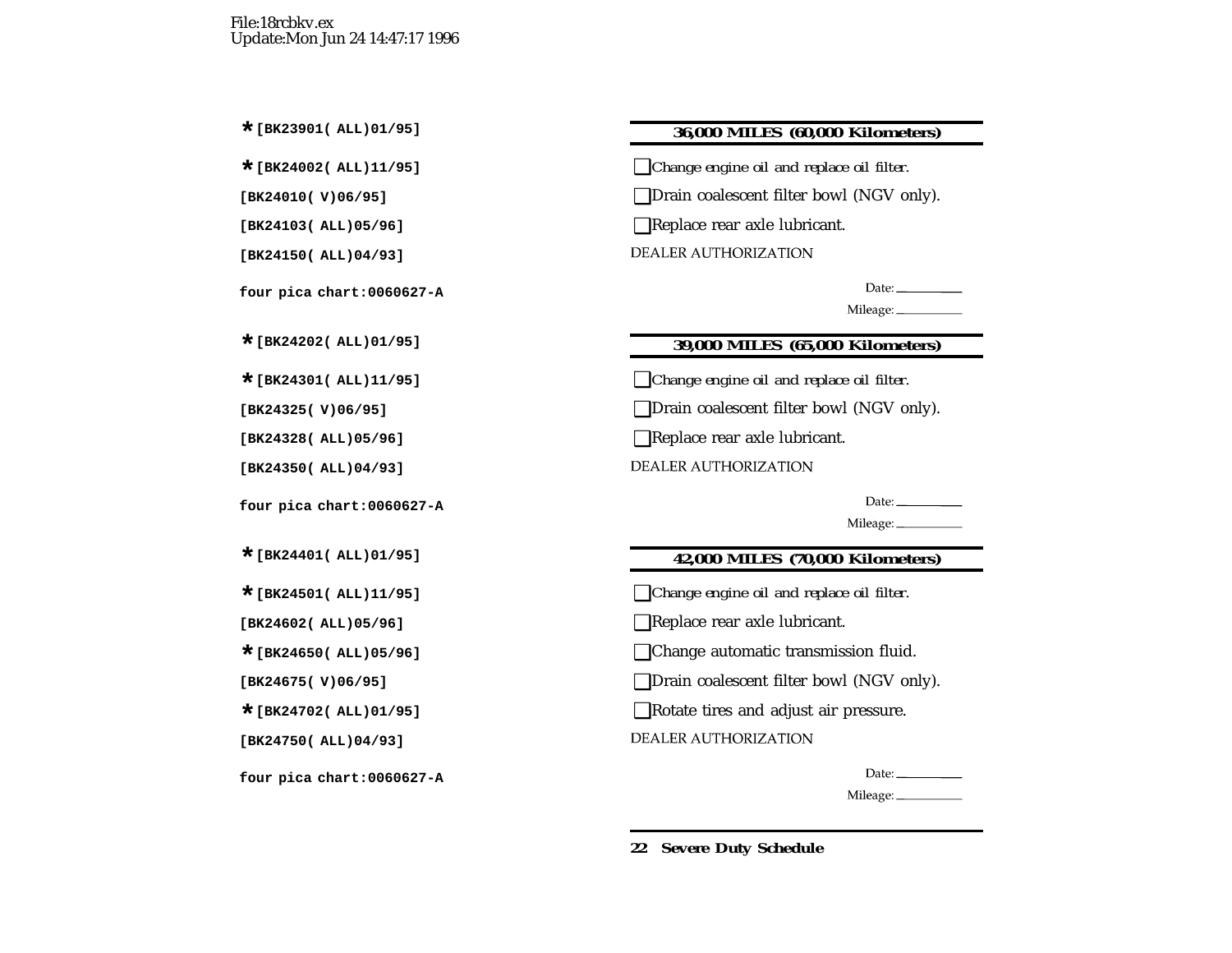#### **\*[BK24801( ALL)01/95] 45,000 MILES (75,000 Kilometers)**

**\*[BK24901( ALL)11/95]** ❑*Change engine oil and replace oil filter.*

- **\*[BK24903( ALL)06/95]** ❑*Inspect engine cooling system, hoses, and clamps; and check coolant strength every 15,000 miles (25,000 km) or 12 months.*
- **[BK24904( V)06/95]** ❑Drain coalescent filter bowl (NGV only).

**[BK24907( ALL)05/96]** ❑Replace rear axle lubricant.

**[BK24910( GV)06/96]** ❑Lube pitman arm and steering stops.

**DEALER AUTHORIZATION** 

Date:  $\_\_$ 

#### **\*[BK25001( ALL)01/95] 48,000 MILES (80,000 Kilometers)**

**\*[BK25101( ALL)11/95]** ❑*Change engine oil and replace oil filter.*

**\*[BK25150( ALL)01/95]** ❑*Change engine coolant initially at 48,000 miles (80,000 km) or 48 months. Thereafter, change engine coolant every 30,000 miles (50,000 km) or 36 months.*

**[BK25202( ALL)05/96]** ❑Replace rear axle lubricant.

**[BK25220( V)06/95]** ❑Drain coalescent filter bowl (NGV only).

**[BK25225( V)06/95]** ❑Replace fuel filter element and housing O-ring seal (NGV only).

DEALER AUTHORIZATION

Date:  $\_\_$ 

Mileage: \_\_\_\_\_\_\_\_\_\_\_\_

**Severe Duty Schedule 23**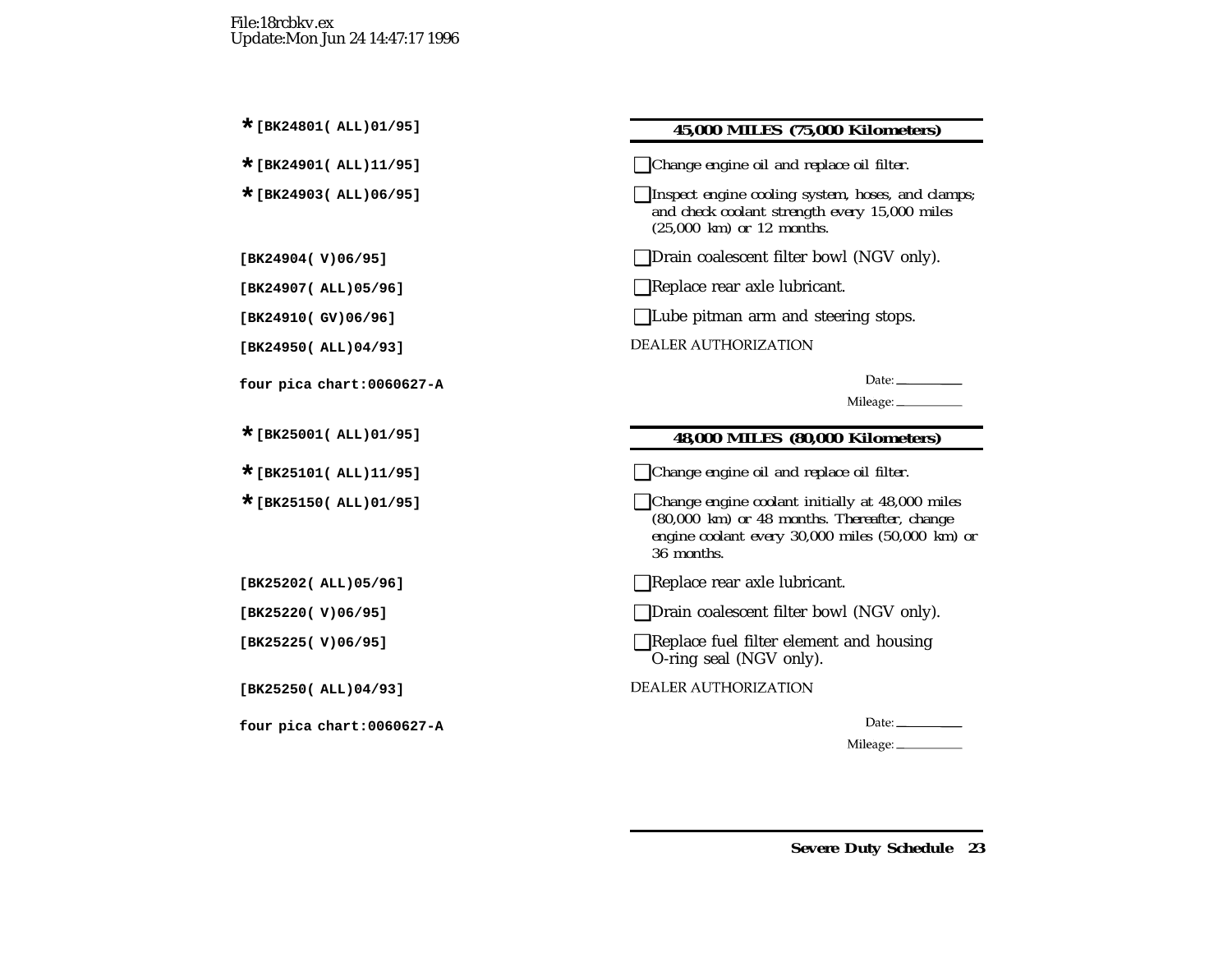#### **\*[BK25301( ALL)01/95] 51,000 MILES (85,000 Kilometers)**

**\*[BK25401( ALL)11/95]** ❑*Change engine oil and replace oil filter.*

**□Drain coalescent filter bowl (NGV only).** 

**[BK25451( ALL)05/96]** ❑Replace rear axle lubricant.

**■Rotate tires and adjust air pressure.** 

**DEALER AUTHORIZATION** 

Date:\_\_\_\_\_\_\_\_\_\_\_\_

Mileage:

# **\*[BK25601( ALL)01/95] 54,000 MILES (90,000 Kilometers)**

**\*[BK25701( ALL)11/95]** ❑*Change engine oil and replace oil filter.*

**[BK25710( V)06/95]** ❑Drain coalescent filter bowl (NGV only).

**[BK25802( ALL)05/96]** ❑Replace rear axle lubricant.

**DEALER AUTHORIZATION** 

Date:  $\frac{1}{\sqrt{1-\frac{1}{2}}\sqrt{1-\frac{1}{2}}\sqrt{1-\frac{1}{2}}\sqrt{1-\frac{1}{2}}\sqrt{1-\frac{1}{2}}\sqrt{1-\frac{1}{2}}\sqrt{1-\frac{1}{2}}\sqrt{1-\frac{1}{2}}\sqrt{1-\frac{1}{2}}\sqrt{1-\frac{1}{2}}\sqrt{1-\frac{1}{2}}\sqrt{1-\frac{1}{2}}\sqrt{1-\frac{1}{2}}\sqrt{1-\frac{1}{2}}\sqrt{1-\frac{1}{2}}\sqrt{1-\frac{1}{2}}\sqrt{1-\frac{1}{2}}\sqrt{1-\frac{1}{2}}\sqrt{1-\frac{1}{2}}$ 

Mileage: \_\_\_\_\_\_\_\_\_\_\_\_

# **\*[BK25901( ALL)01/95] 57,000 MILES (95,000 Kilometers)**

**\*[BK26001( ALL)11/95]** ❑*Change engine oil and replace oil filter.*

**[BK26010( V)06/95]** ❑Drain coalescent filter bowl (NGV only).

**[BK26026( ALL)05/96]** ❑Replace rear axle lubricant.

DEALER AUTHORIZATION

Date: Mileage: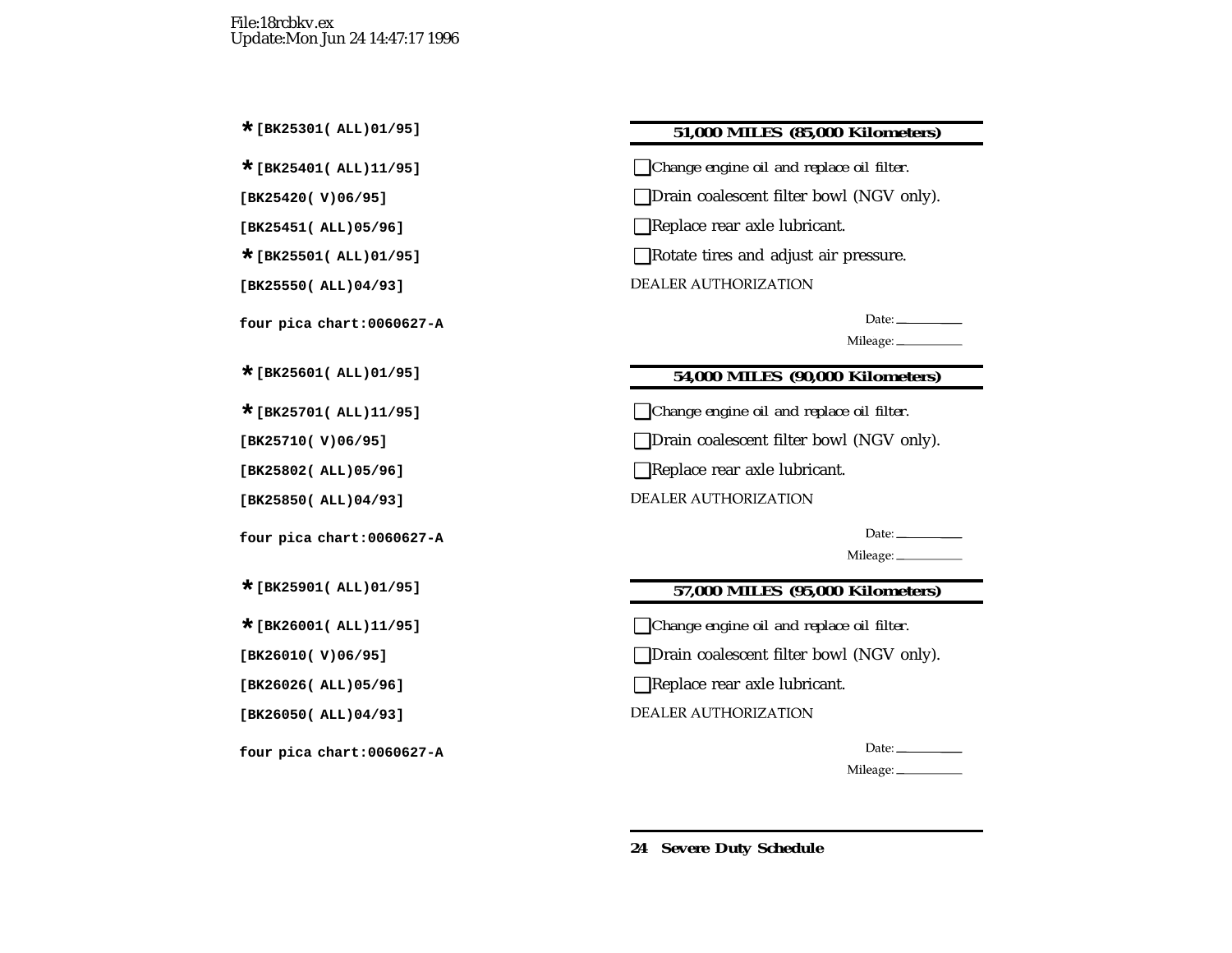## **\*[BK26101( ALL)01/95] 60,000 MILES (100,000 Kilometers)**

- **\*[BK26202( ALL)11/95]** ❑*Change engine oil and replace oil filter.*
- **\*[BK26402( ALL)05/96]** ❑*Replace spark plugs.*
- **\*[BK26602( ALL)01/95]** ❑*Replace air cleaner filter.*
- **\*[BK26750( ALL)05/96]** ❑*Replace PCV valve. (2)*
- **\*[BK26950( ALL)06/95]** ❑*Inspect engine cooling system, hoses, and clamps; and check coolant strength every 15,000 miles (25,000 km) or 12 months.*
- **[BK26960( V)06/95]** ❑Drain coalescent filter bowl (NGV only).
- **[BK27100( ALL)05/96]** ❑Replace rear axle lubricant.
- **\*[BK27302( ALL)01/95]** ❑Inspect exhaust heat shield(s).
- **\*[BK27305( ALL)07/95]** ❑Inspect front and rear brakes. (1)
- **[BK27510( GV)06/96]** ❑Lube pitman arm and steering stops.
- **\*[BK28001( ALL)01/95]** ❑Rotate tires and adjust air pressure.
- **DEALER AUTHORIZATION**

Date:  $\frac{1}{\sqrt{1-\frac{1}{2}}\sqrt{1-\frac{1}{2}}\sqrt{1-\frac{1}{2}}\sqrt{1-\frac{1}{2}}}}$ 

#### **\*[BK28101( ALL)01/95] 63,000 MILES (105,000 Kilometers)**

- **\*[BK28201( ALL)11/95]** ❑*Change engine oil and replace oil filter.*
- **□ Replace rear axle lubricant.**
- **\*[BK28235( ALL)05/96]** ❑Change automatic transmission fluid.
- **□Drain coalescent filter bowl (NGV only).**
- **DEALER AUTHORIZATION**

Date:  $\_\_$ 

Mileage: \_\_\_\_\_\_\_\_\_\_\_

**Severe Duty Schedule 25**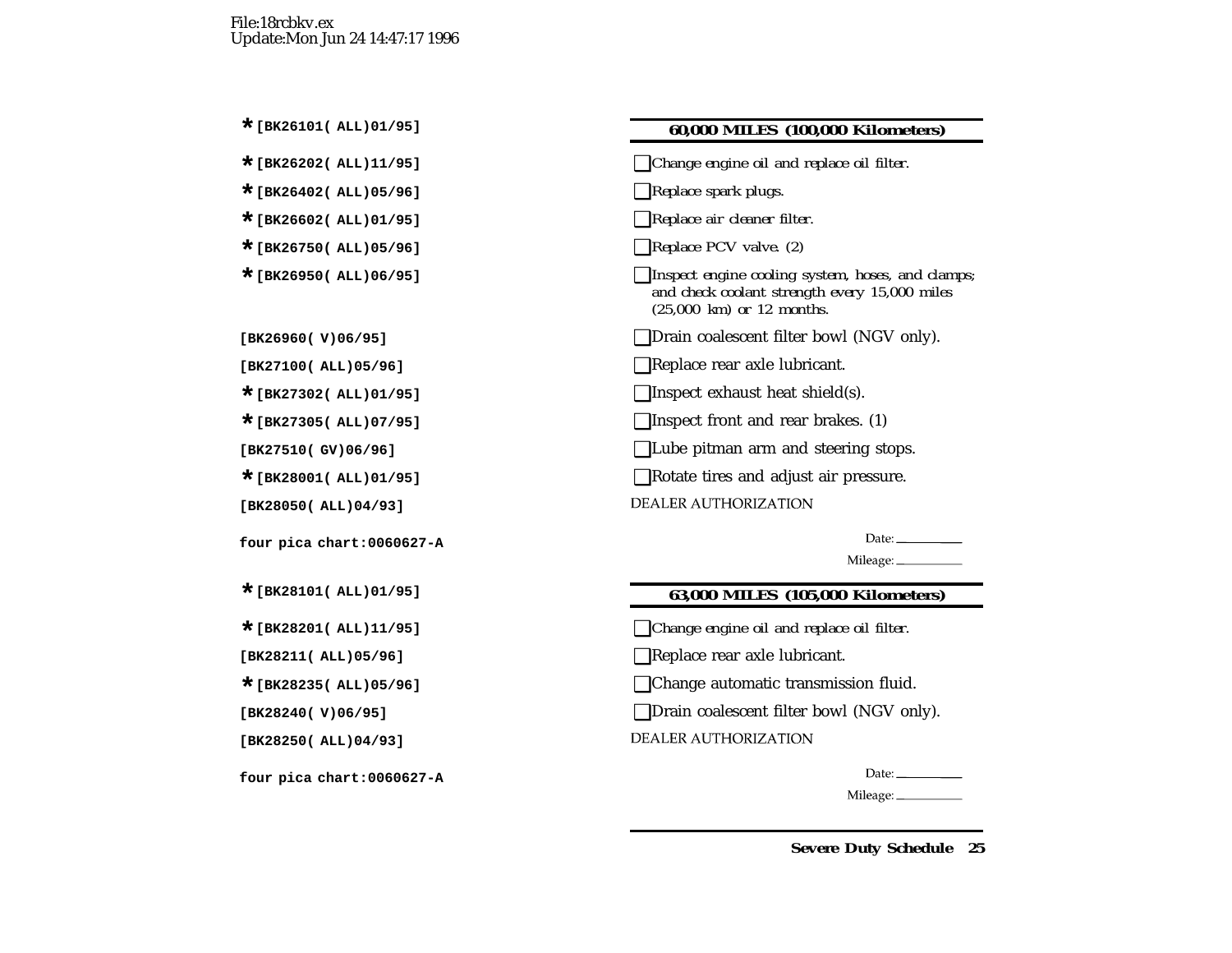#### **\*[BK28301( ALL)01/95] 66,000 MILES (110,000 Kilometers)**

**\*[BK28401( ALL)11/95]** ❑*Change engine oil and replace oil filter.*

**[BK28410( V)06/95]** ❑Drain coalescent filter bowl (NGV only).

**[BK28502( ALL)05/96]** ❑Replace rear axle lubricant.

DEALER AUTHORIZATION

Date:  $\_\_$ 

Mileage: \_\_\_\_\_\_\_\_\_

## **\*[BK28601( ALL)01/95] 69,000 MILES (115,000 Kilometers)**

**\*[BK28701( ALL)11/95]** ❑*Change engine oil and replace oil filter.*

**[BK28710( V)06/95]** ❑Drain coalescent filter bowl (NGV only).

**[BK28751( ALL)05/96]** ❑Replace rear axle lubricant.

**■Rotate tires and adjust air pressure.** 

**DEALER AUTHORIZATION** 

Date:\_\_\_\_\_\_\_\_\_\_\_\_

Mileage: \_\_\_\_\_\_\_\_\_\_

# **\*[BK28901( ALL)01/95] 72,000 MILES (120,000 Kilometers)**

**\*[BK29001( ALL)11/95]** ❑*Change engine oil and replace oil filter.*

**□Drain coalescent filter bowl (NGV only).** 

**[BK29015( V)06/95]** ❑Replace fuel filter element and housing O-ring seal (NGV only).

**[BK29102( ALL)05/96]** ❑Replace rear axle lubricant.

**DEALER AUTHORIZATION** 

Date:  $\_\_$ 

Mileage: \_\_\_\_\_\_\_\_\_\_\_\_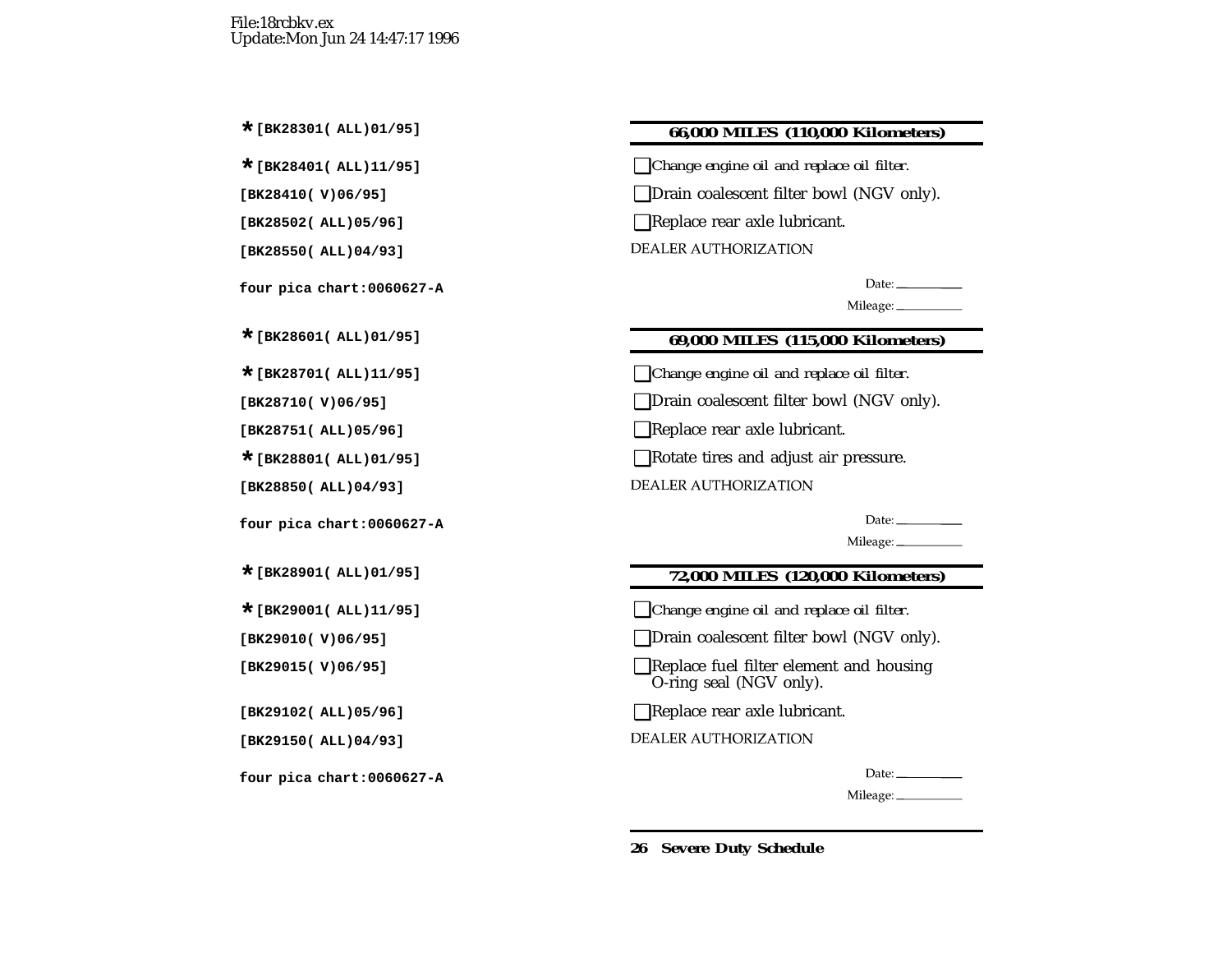#### **\*[BK29201( ALL)01/95] 75,000 MILES (125,000 Kilometers)**

**\*[BK29301( ALL)11/95]** ❑*Change engine oil and replace oil filter.*

**\*[BK29302( ALL)06/95]** ❑*Inspect engine cooling system, hoses, and clamps; and check coolant strength every 15,000 miles (25,000 km) or 12 months.*

**[BK29303( ALL)05/96]** ❑Replace rear axle lubricant.

**□Drain coalescent filter bowl (NGV only).** 

**[BK29310( GV)06/96]** ❑Lube pitman arm and steering stops.

**DEALER AUTHORIZATION** 

Date:  $\_\_$ 

Mileage:

### **\*[BK29401( ALL)01/95] 78,000 MILES (130,000 Kilometers)**

**\*[BK29501( ALL)11/95]** ❑*Change engine oil and replace oil filter.*

**\*[BK29550( ALL)05/95]** ❑*Change engine coolant every 30,000 miles (50,000 km) or 36 months.*

- **[BK29560( V)06/95]** ❑Drain coalescent filter bowl (NGV only).
- **[BK29602( ALL)05/96]** ❑Replace rear axle lubricant.
- **\*[BK29701( ALL)01/95]** ❑Rotate tires and adjust air pressure.

DEALER AUTHORIZATION

Date:  $\frac{1}{\sqrt{1-\frac{1}{2}}\sqrt{1-\frac{1}{2}}\left(1-\frac{1}{2}\right)}$ 

Mileage: \_\_\_\_\_\_\_\_\_\_\_

**Severe Duty Schedule 27**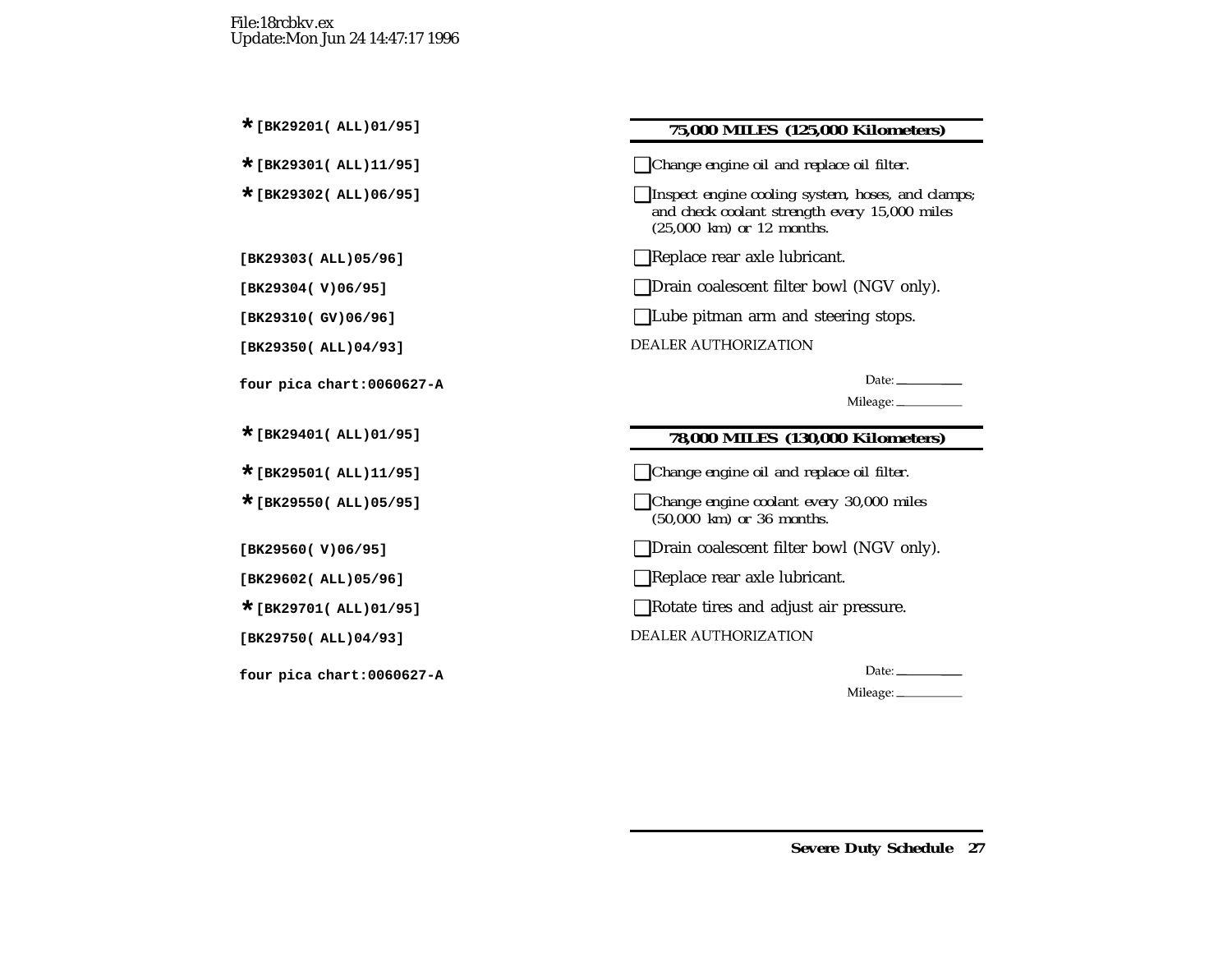### **\*[BK29801( ALL)01/95] 81,000 MILES (135,000 Kilometers)**

**\*[BK29901( ALL)11/95]** ❑*Change engine oil and replace oil filter.*

**[BK29910( V)06/95]** ❑Drain coalescent filter bowl (NGV only).

**[BK29926( ALL)05/96]** ❑Replace rear axle lubricant.

**DEALER AUTHORIZATION** 

Date:  $\_\_$ 

Mileage: \_\_\_\_\_\_\_\_\_

### **\*[BK30001( ALL)01/95] 84,000 MILES (140,000 Kilometers)**

**\*[BK30101( ALL)11/95]** ❑*Change engine oil and replace oil filter.*

**[BK30110( V)06/95]** ❑Drain coalescent filter bowl (NGV only).

**[BK230202( ALL)05/96]** ❑Replace rear axle lubricant.

■ Change automatic transmission fluid.

**DEALER AUTHORIZATION** 

Date:  $\qquad \qquad$ 

Mileage: \_\_\_\_\_\_\_\_\_\_\_

# **\*[BK30301( ALL)01/95] 87,000 MILES (145,000 Kilometers)**

**\*[BK30401( ALL)11/95]** ❑*Change engine oil and replace oil filter.*

**□Drain coalescent filter bowl (NGV only).** 

**[BK30451( ALL)05/96]** ❑Replace rear axle lubricant.

**\*[BK30501( ALL)01/95]** ❑Rotate tires and adjust air pressure.

**DEALER AUTHORIZATION** 

Date:  $\_\_$ 

Mileage: \_\_\_\_\_\_\_\_\_\_\_\_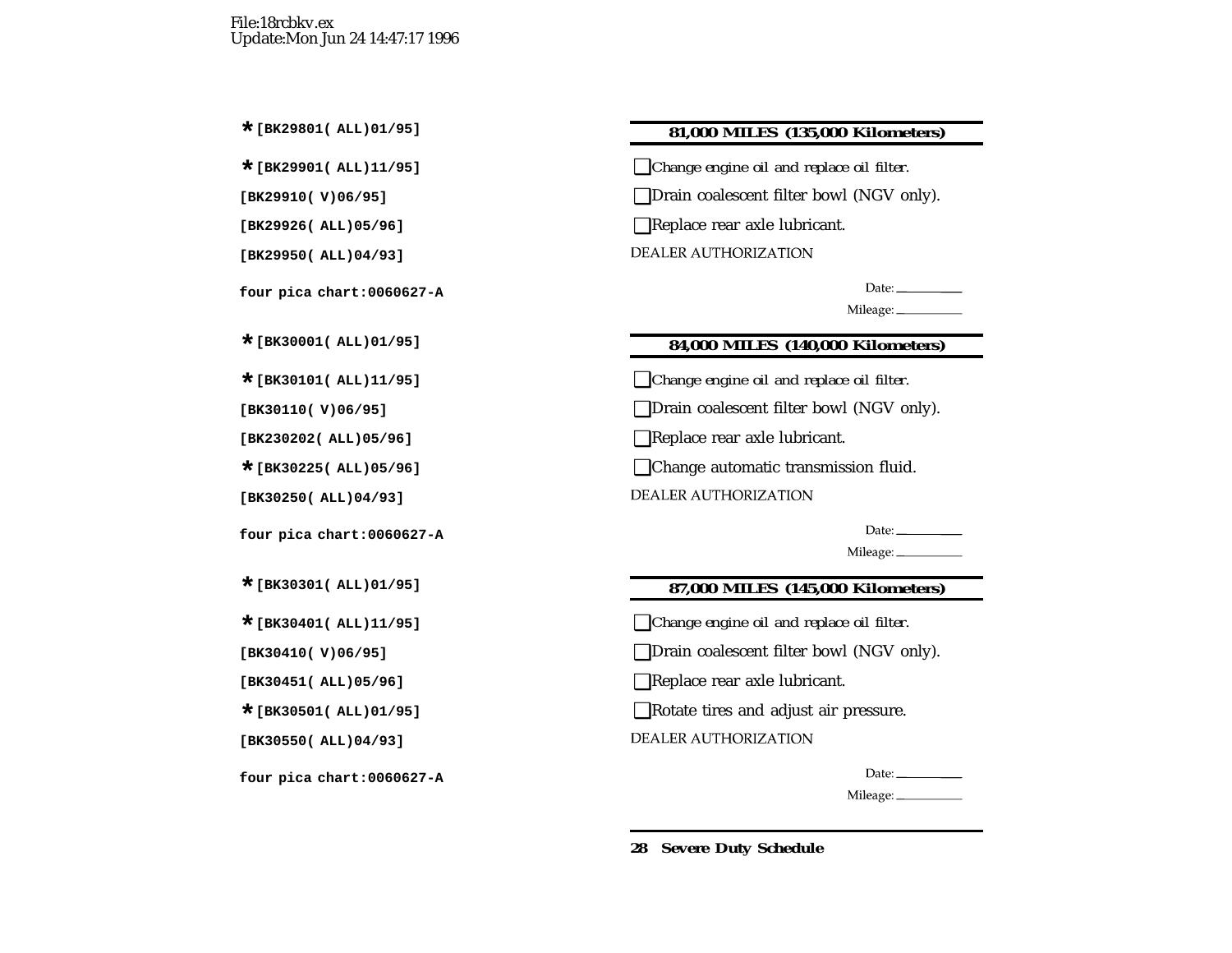## **\*[BK30601( ALL)01/95] 90,000 MILES (150,000 Kilometers)**

**\*[BK30701( ALL)11/95]** ❑*Change engine oil and replace oil filter.*

**\*[BK31101( BCGV)03/96]** ❑*Inspect accessory drive belt(s).*

- **\*[BK31201( ALL)01/95]** ❑*Replace air cleaner filter.*
- **\*[BK31550( ALL)06/95]** ❑*Inspect engine cooling system, hoses, and clamps; and check coolant strength every 15,000 miles (25,000 km) or 12 months.*

**[BK31560( V)06/95]** ❑Drain coalescent filter bowl (NGV only).

**[BK31602( ALL)05/96]** ❑Replace rear axle lubricant.

■Inspect exhaust heat shield(s).

**\*[BK31905( ALL)07/95]** ❑Inspect front and rear brakes. (1)

**[BK32310( GV)06/96]** ❑Lube pitman arm and steering stops.

**DEALER AUTHORIZATION** 

Date:  $\_\_$ 

Mileage: \_\_\_\_\_\_\_\_\_\_\_

## **\*[BK32601( ALL)01/95] 93,000 MILES (155,000 Kilometers)**

**\*[BK32701( ALL)11/95]** ❑*Change engine oil and replace oil filter.*

**□Drain coalescent filter bowl (NGV only).** 

**[BK32726( ALL)05/96]** ❑Replace rear axle lubricant.

**DEALER AUTHORIZATION** 

Date:  $\_\_$ 

Mileage: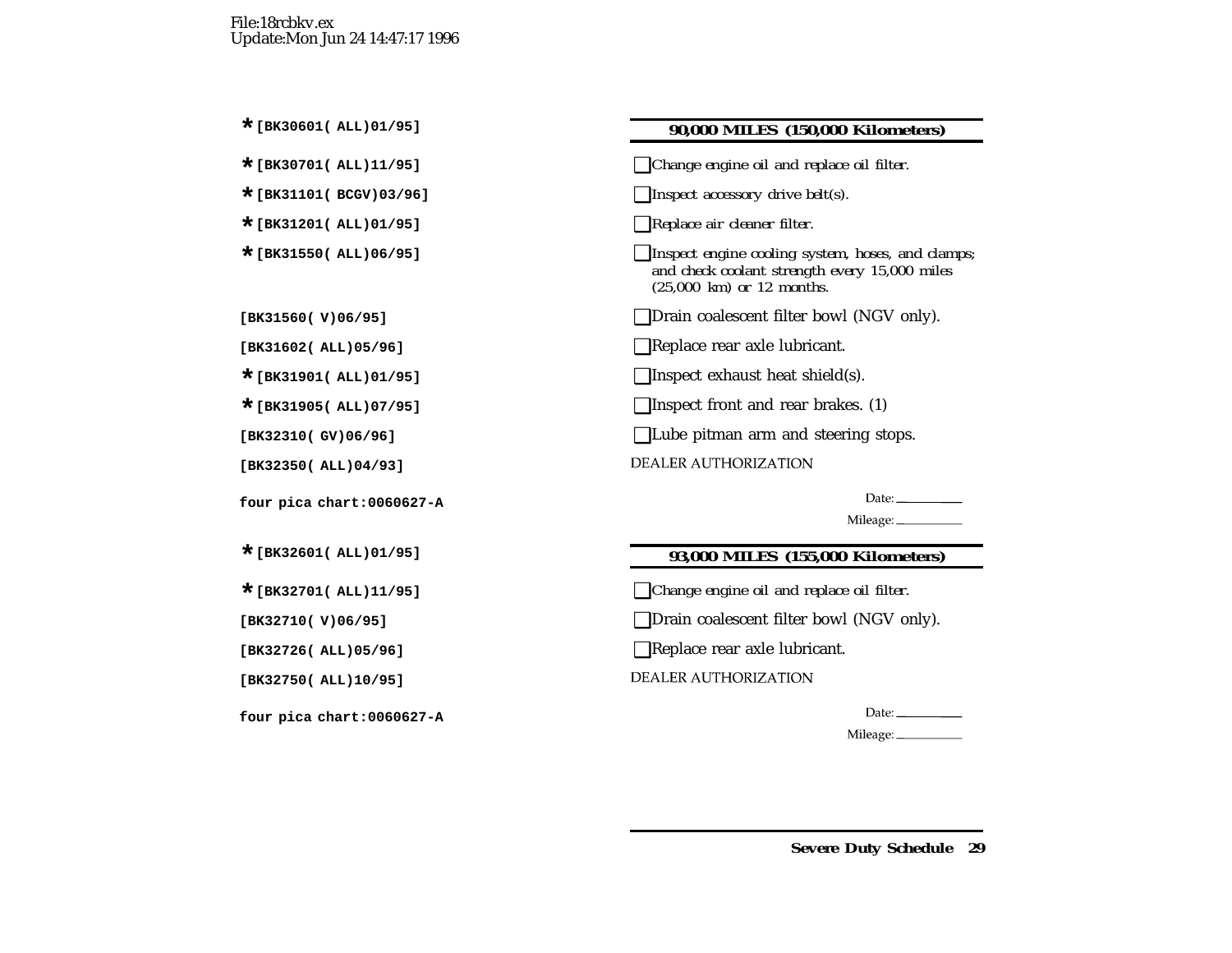#### **\*[BK32801( ALL)01/95] 96,000 MILES (160,000 Kilometers)**

**\*[BK32901( ALL)11/95]** ❑*Change engine oil and replace oil filter.*

**[BK32910( V)06/95]** ❑Drain coalescent filter bowl (NGV only).

**[BK333002( ALL)05/96]** ❑Replace rear axle lubricant.

**■**Rotate tires and adjust air pressure.

**DEALER AUTHORIZATION** 

Date:  $\frac{1}{\sqrt{1-\frac{1}{2}}\sqrt{1-\frac{1}{2}}\sqrt{1-\frac{1}{2}}\sqrt{1-\frac{1}{2}}}}$ 

Mileage: \_\_\_\_\_\_\_\_\_\_\_

## **\*[BK33201( ALL)01/95] 99,000 MILES (165,000 Kilometers)**

**\*[BK33301( ALL)11/95]** ❑*Change engine oil and replace oil filter.*

**[BK33303( V)06/95]** ❑Drain coalescent filter bowl (NGV only).

**[BK33305( V)06/95]** ❑Replace fuel filter element and housing O-ring seal (NGV only).

**[BK33325( ALL)05/96]** ❑Replace rear axle lubricant.

**DEALER AUTHORIZATION** 

Date:  $\frac{1}{2}$ 

Mileage: \_\_\_\_\_\_\_\_\_\_\_\_

# **\*[BK33401( ALL)01/95] 102,000 MILES (170,000 Kilometers)**

**\*[BK33501( ALL)11/95]** ❑*Change engine oil and replace oil filter.*

**[BK33510( V)06/95]** ❑Drain coalescent filter bowl (NGV only).

**[BK33602( ALL)05/96]** ❑Replace rear axle lubricant.

**DEALER AUTHORIZATION** 

Date:  $\_\_$ 

Mileage: \_\_\_\_\_\_\_\_\_\_\_\_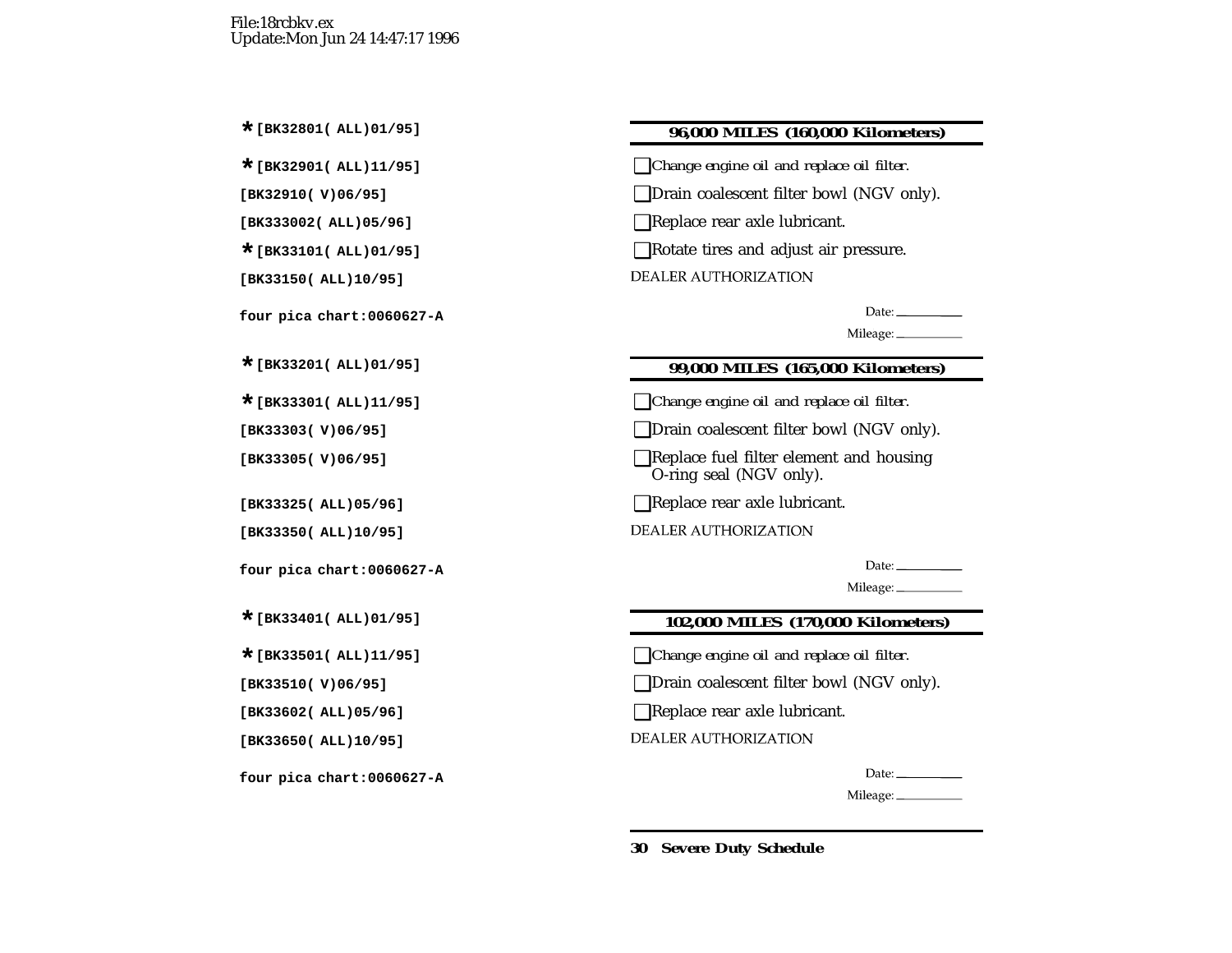# **\*[BK33701( ALL)01/95] 105,000 MILES (175,000 Kilometers)**

**\*[BK33801( ALL)11/95]** ❑*Change engine oil and replace oil filter.*

**\*[BK33825( ALL)06/95]** ❑*Inspect engine cooling system, hoses, and clamps; and check coolant strength every 15,000 miles (25,000 km) or 12 months.*

**[BK33841( ALL)05/96]** ❑Replace rear axle lubricant.

**□ Change automatic transmission fluid.** 

**[BK33860( V)06/95]** ❑Drain coalescent filter bowl (NGV only).

**■Rotate tires and adjust air pressure.** 

**[BK33910( GV)06/96]** ❑Lube pitman arm and steering stops.

**DEALER AUTHORIZATION** 

Date:\_\_\_\_\_\_\_\_\_\_\_\_

Mileage: \_\_\_\_\_\_\_\_\_\_\_\_

# **\*[BK34001( ALL)01/95] 108,000 MILES (180,000 Kilometers)**

**\*[BK34101( ALL)11/95]** ❑*Change engine oil and replace oil filter.*

**\*[BK34150( ALL)05/95]** ❑*Change engine coolant every 30,000 miles (50,000 km) or 36 months.*

**□Drain coalescent filter bowl (NGV only).** 

**[BK34202( ALL)05/96]** ❑Replace rear axle lubricant.

DEALER AUTHORIZATION

Date:  $\_\_$ 

Mileage: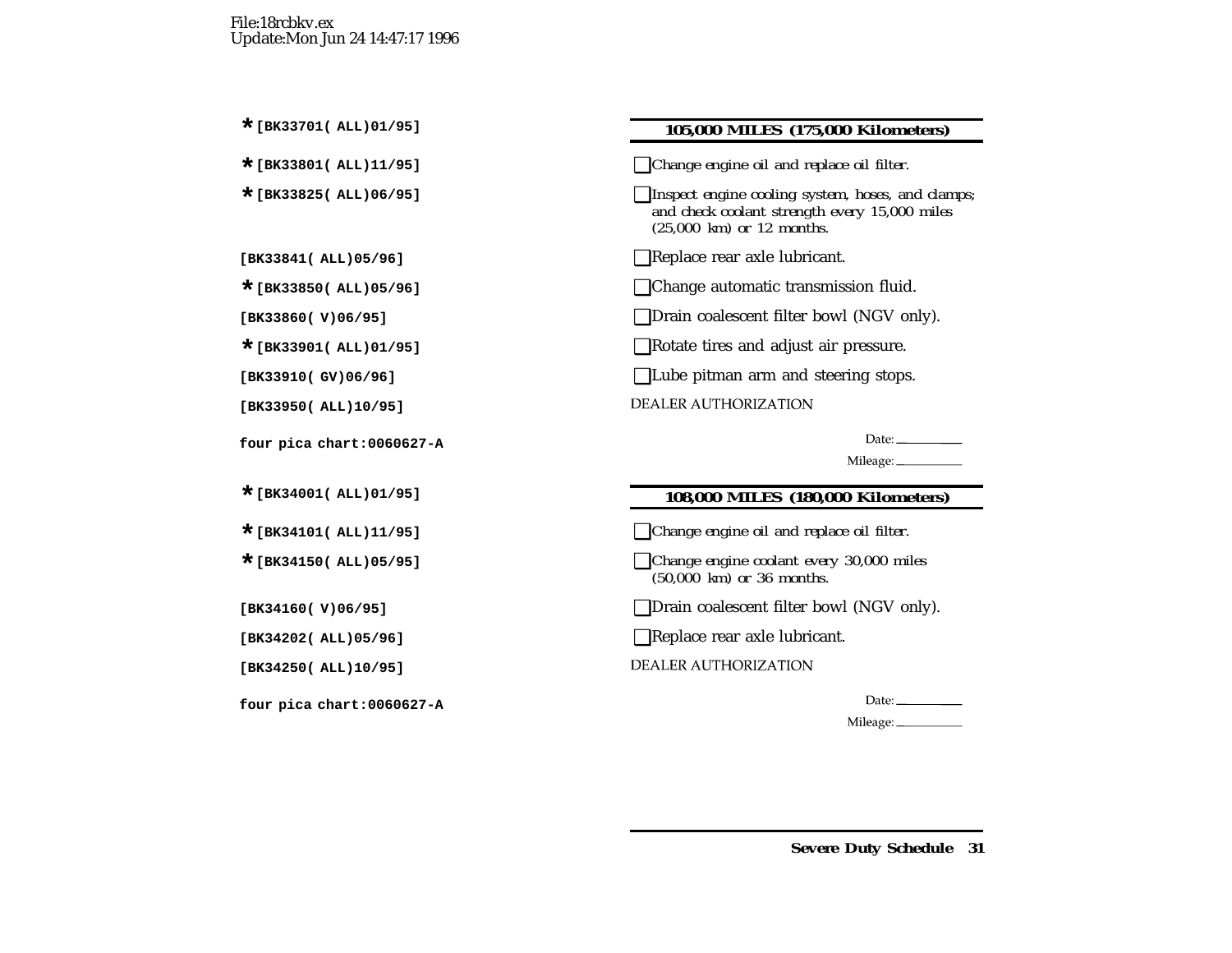### **\*[BK34301( ALL)01/95] 111,000 MILES (185,000 Kilometers)**

**\*[BK34401( ALL)11/95]** ❑*Change engine oil and replace oil filter.*

**[BK34410( V)06/95]** ❑Drain coalescent filter bowl (NGV only).

**□ Replace rear axle lubricant.** 

**DEALER AUTHORIZATION** 

Date:\_\_\_\_\_\_\_\_\_\_\_\_

Mileage:

# **\*[BK34501( ALL)01/95] 114,000 MILES (190,000 Kilometers)**

**\*[BK34601( ALL)11/95]** ❑*Change engine oil and replace oil filter.*

**[BK34610( V)06/95]** ❑Drain coalescent filter bowl (NGV only).

**[BK34702( ALL)05/96]** ❑Replace rear axle lubricant.

**\*[BK34801( ALL)01/95]** ❑Rotate tires and adjust air pressure.

**DEALER AUTHORIZATION** 

Date:  $\frac{1}{\sqrt{1-\frac{1}{2}}\sqrt{1-\frac{1}{2}}\sqrt{1-\frac{1}{2}}\sqrt{1-\frac{1}{2}}}}$ 

Mileage: \_\_\_\_\_\_\_\_\_\_\_

# **\*[BK34901( ALL)01/95] 117,000 MILES (195,000 Kilometers)**

**\*[BK35001( ALL)11/95]** ❑*Change engine oil and replace oil filter.*

**[BK35010( V)06/95]** ❑Drain coalescent filter bowl (NGV only).

**[BK35026( ALL)05/96]** ❑Replace rear axle lubricant.

**DEALER AUTHORIZATION** 

Date:  $\_\_$ 

Mileage: \_\_\_\_\_\_\_\_\_\_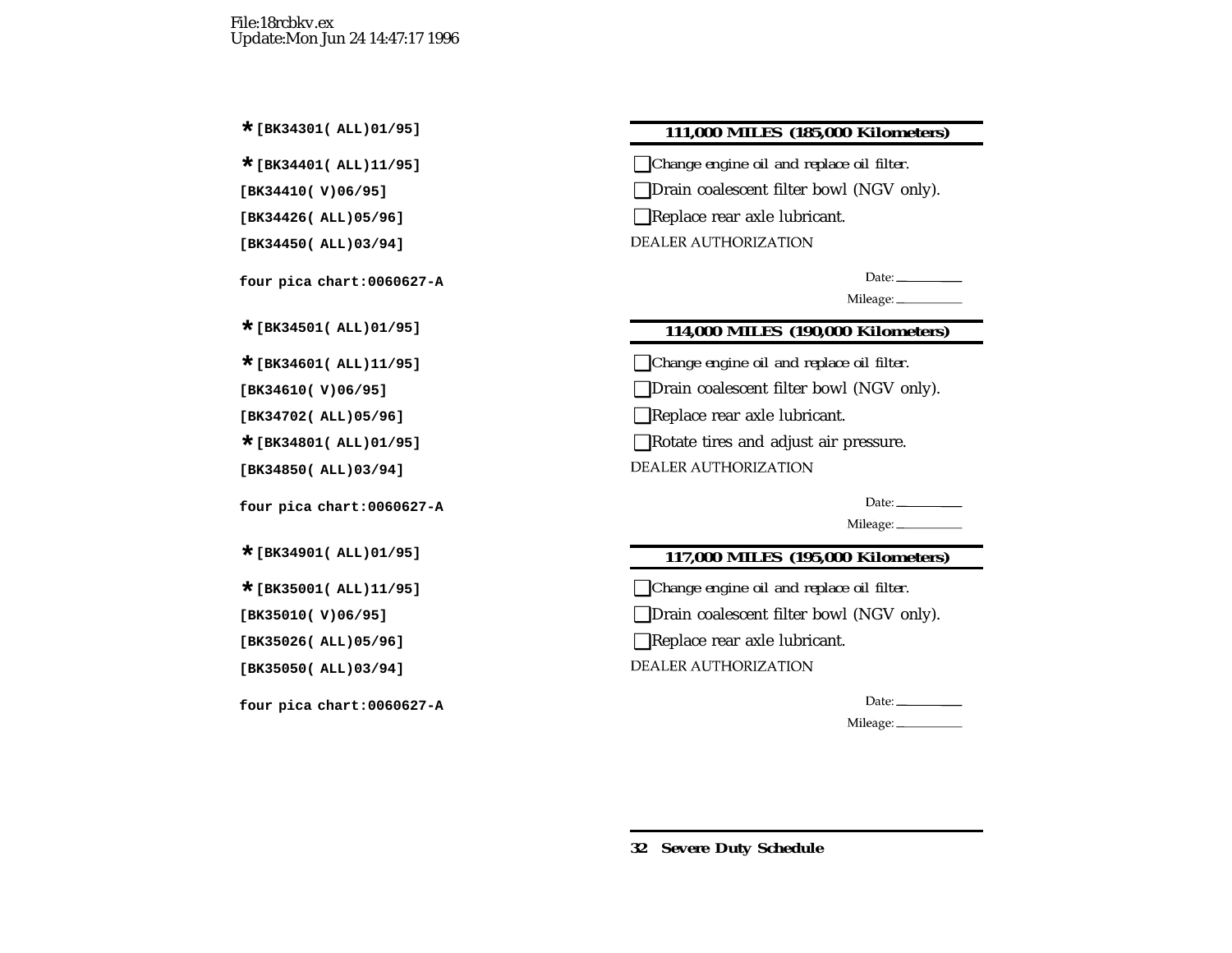#### **\*[BK35101( ALL)01/95] 120,000 MILES (200,000 Kilometers)**

- **\*[BK35201( ALL)11/95]** ❑*Change engine oil and replace oil filter.*
- **\*[BK35301( ALL)05/96]** ❑*Replace spark plugs.*
- **\*[BK35401( BCGV)03/96]** ❑*Inspect accessory drive belt(s).*
- **\*[BK35501( ALL)01/95]** ❑*Replace air cleaner filter.*
- **\*[BK35701( ALL)05/96]** ❑*Replace PCV valve.*
- **\*[BK35950( ALL)06/95]** ❑*Inspect engine cooling system, hoses, and clamps; and check coolant strength every 15,000 miles (25,000 km) or 12 months.*
- **[BK35960( V)06/95]** ❑Drain coalescent filter bowl (NGV only).
- **[BK36002( ALL)05/96]** ❑Replace rear axle lubricant.
- **\*[BK36301( ALL)01/95]** ❑Inspect exhaust heat shield(s).
- **\*[BK36305( ALL)07/95]** ❑Inspect front and rear brakes. (1)
- **[BK36710( GV)06/96]** ❑Lube pitman arm and steering stops.
- **DEALER AUTHORIZATION**

Date:  $\_\_$ 

Mileage: \_\_\_\_\_\_\_\_\_\_\_\_

- **\*[BK37301( ALL)01/95]** (1) If your driving habits include continuous stop-and-go driving or driving in hilly areas, more frequent intervals may be required.
- (2) At 60,000 miles (96,000 km) your dealer will replace the PCV valve at no cost excep<sup>t</sup> on Canada and California vehicles.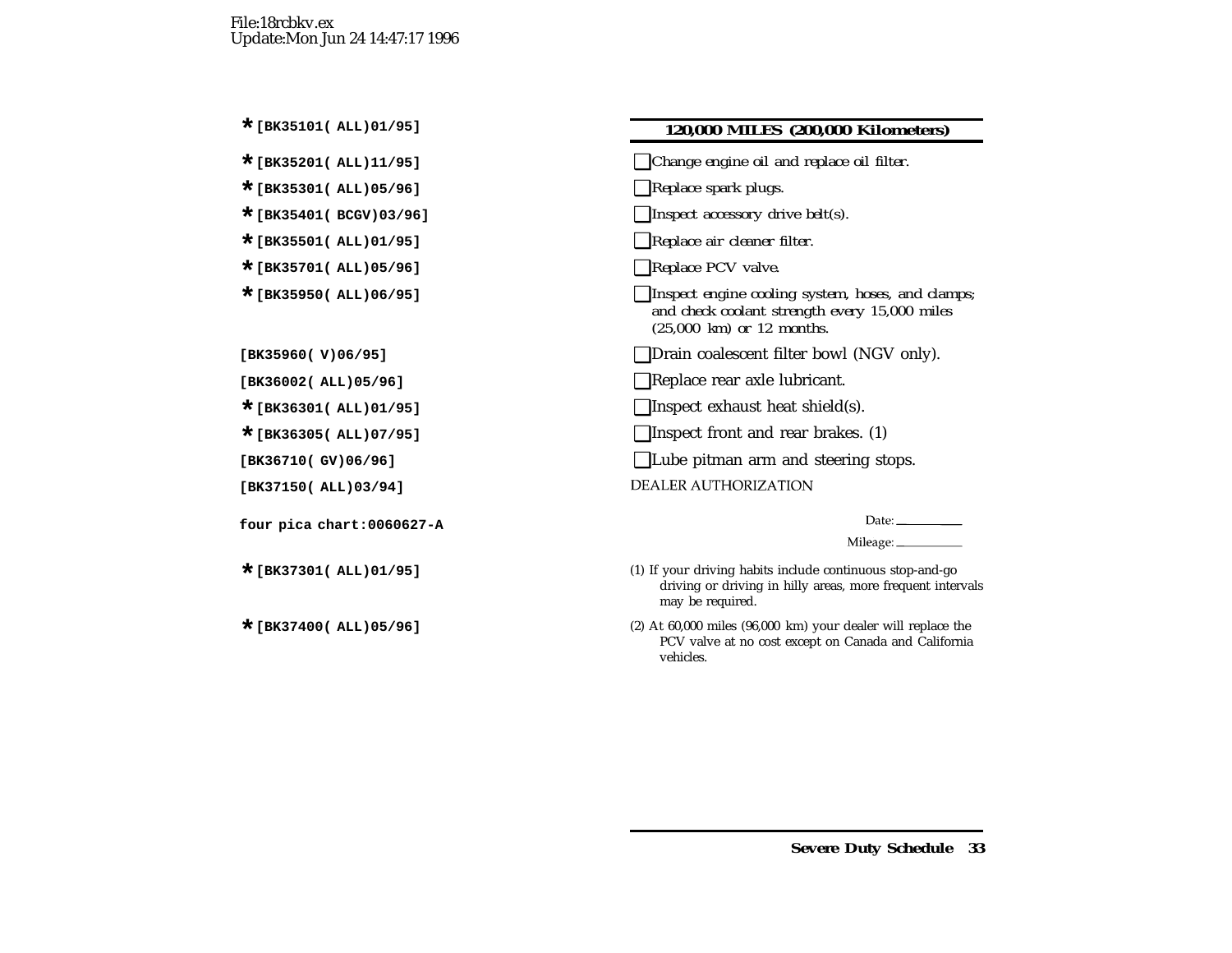# **Owner MaintenanceChecks**

The following lists are vehicle checks and inspections that should be performed by the owner or qualified service technician at the frequencies indicated to help ensure safe, dependable operation of your vehicle.

Any adverse conditions should be brought to the attention of your dealer or qualified service technician for service advice as soon as possible.

**These Owner Maintenance Checks are generally** not covered by warranties and you may be charged for labor, parts and lubricants used.

### **\*[BK40401( ALL)01/95] When You Stop for Fuel:**

**\*[BK40501( ALL)01/95]** ❑Check the engine oil level.

■ Check coolant level in the coolant recovery reservoir.

**■**Check the windshield washer fluid level.

**\*[BK40801( ALL)01/95]** ❑Look for low or under-inflated tires.

#### **\*[BK40901( ALL)01/95] While Operating Your Vehicle:**

- **■**Note any changes in the sound of the exhaust or any smell of exhaust fumes in the vehicle.
- **□ Check for vibrations in the steering wheel.** Notice any increased steering effort or looseness in the steering wheel.
- **■**Notice if your vehicle constantly turns slightly or "pulls" to one side of the road.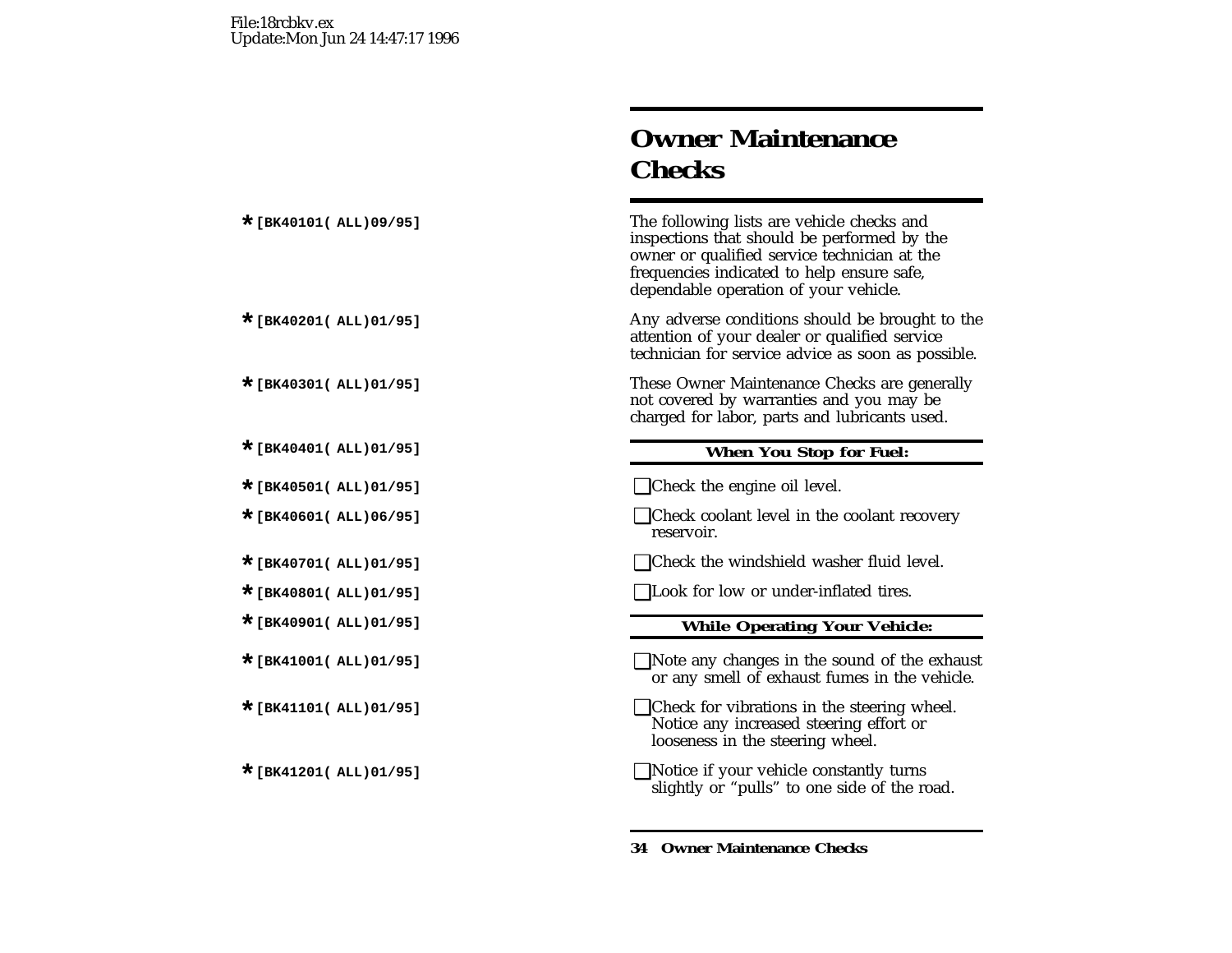| $\Box$ When stopping, listen and check for strange<br>sounds, pulling to one side, increased brake<br>pedal travel or "hard to push" brake pedal. |
|---------------------------------------------------------------------------------------------------------------------------------------------------|
| $\Box$ If any slipping or changes in the operation of<br>your transmission occur, check the<br>transmission fluid level.                          |
| $\Box$ Check automatic transmission P (Park)<br>function.                                                                                         |
| $\Box$ Check parking brake.                                                                                                                       |
| $\Box$ Check for fluid leaks under your vehicle<br>(water dripping from the air conditioning<br>system after use is normal).                      |
| $\Box$ Check warning lights and gauges.                                                                                                           |
| At least monthly:                                                                                                                                 |
| $\Box$ Check the tire pressure $-$ check tires when<br>cold, not after a long drive.                                                              |
| □ Check coolant level in the coolant recovery                                                                                                     |

- **△ △ △ Check coolant level in the coolant recovery** reservoir.
- **△**Check the operation of all exterior lamps, including the brakelamps, turn signals and hazard warning flashers.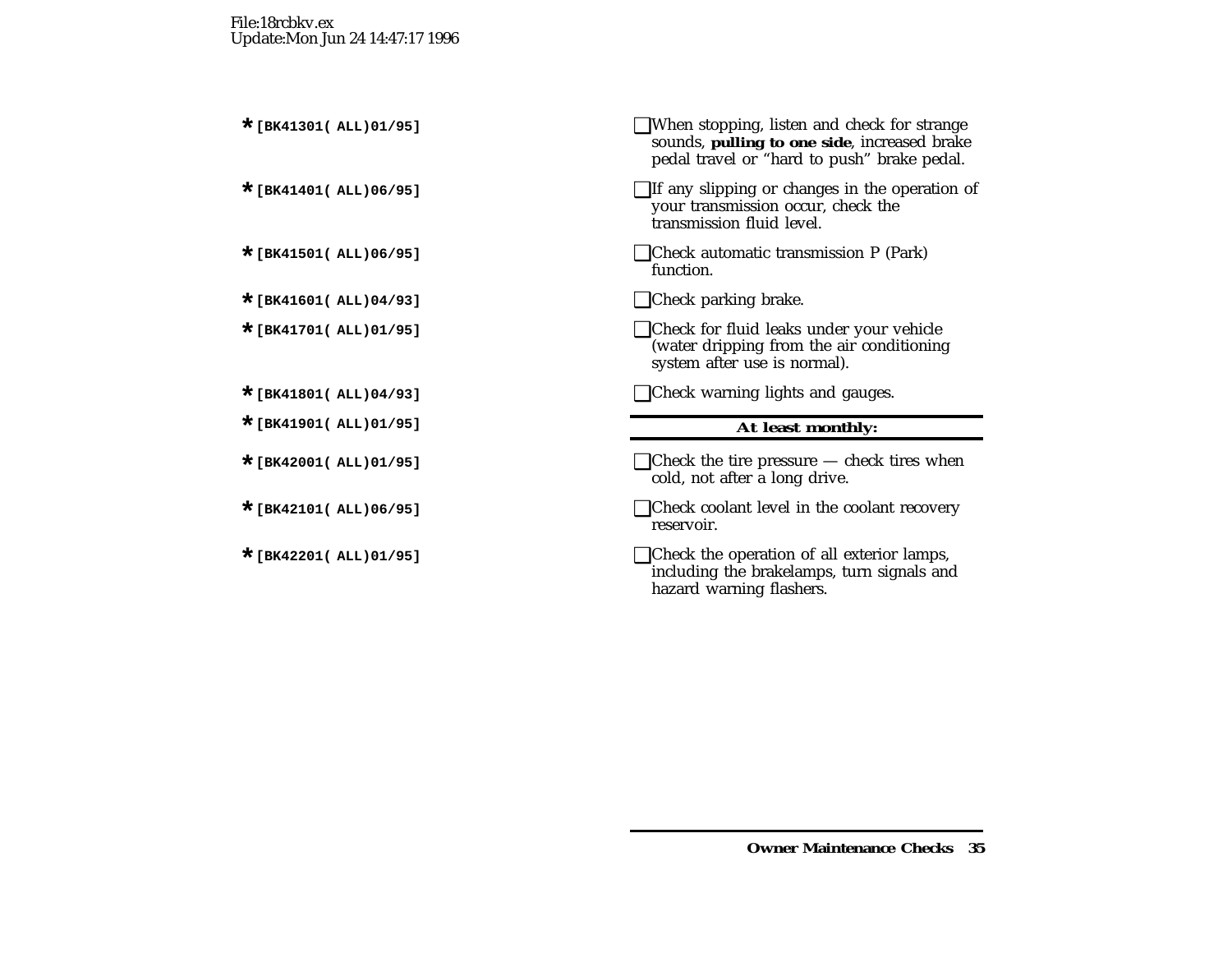#### **\*[BK42301( ALL)01/95] At least twice <sup>a</sup> year: (i.e., every Spring and Fall)**

**□ Check radiator, heater and air-conditioning** hoses for leaks or damage. **□ Check the power steering fluid level. \*[BK42501( ALL)06/95]** ❑Check windshield washer spray and wiper operation. Clean wiper blades with clean cloth dampened with washer fluid. **□ Check for worn tires and loose wheel lug** nuts.**\*[BK42701( ALL)01/95]** ❑Check muffler, exhaust pipes, shields and clamps. **\*[BK42801( ALL)01/95]** ❑Check headlamp alignment. **□ Check the lap-shoulder belts for wear and** function.**\*[BK43001( ALL)01/95]** ❑Check air pressure in spare tire.

#### **\*[BK43101( ALL)01/95] At least once <sup>a</sup> year:**

- **□ Check engine cooling system, hoses and** clamps and check coolant strength.
- **\*[BK43201( BCGV)01/95]** ❑Lubricate all hinges, checks, latches and all outside key locks.
- **\*[BK43301( ALL)01/95]** ❑Lubricate door rubber weatherstrips.
- Clean the body water drain holes.